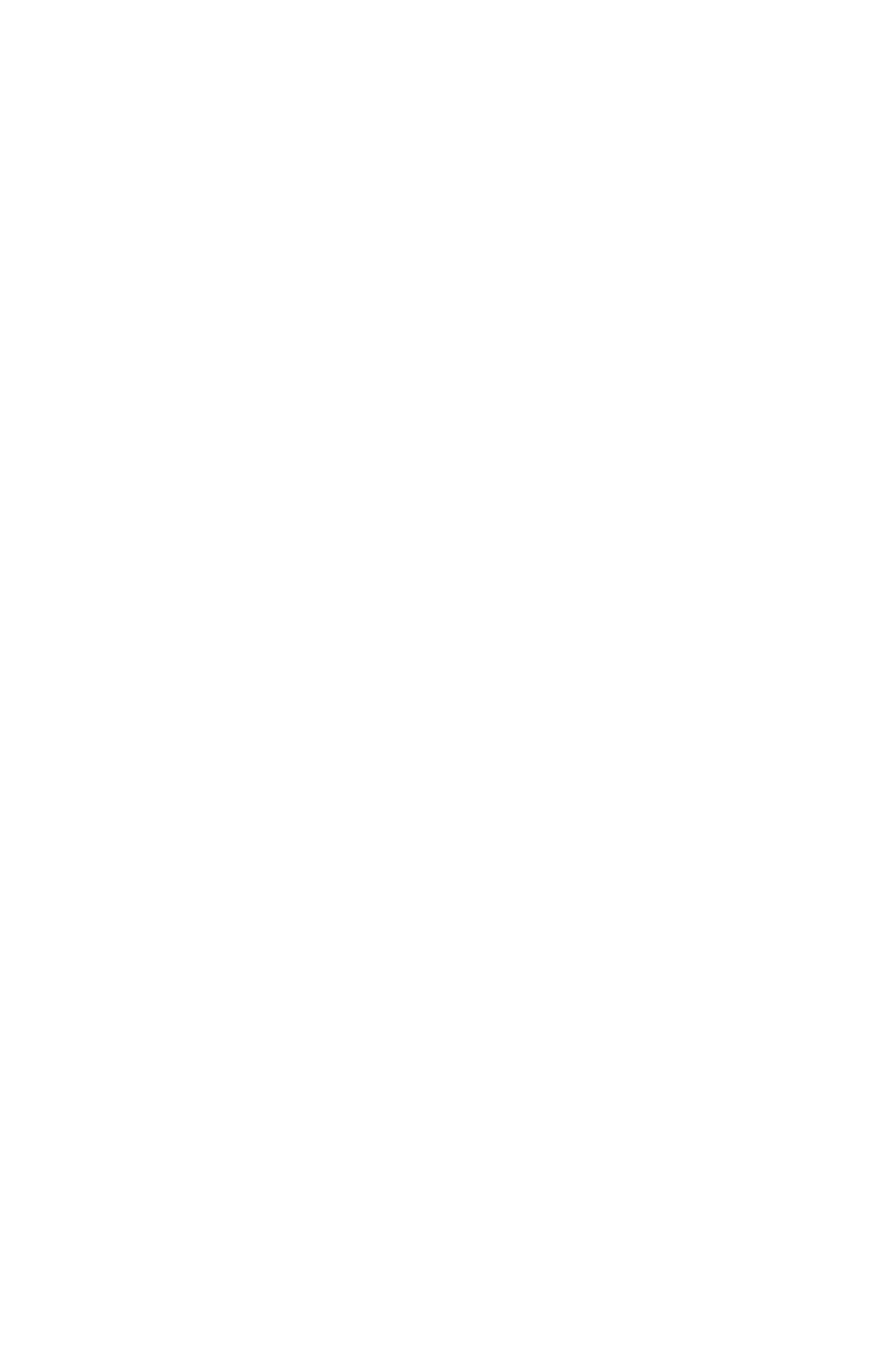# What I need to know about Hepatitis B



NATIONAL INSTITUTES OF HEALTH



National Digestive Diseases Information Clearinghouse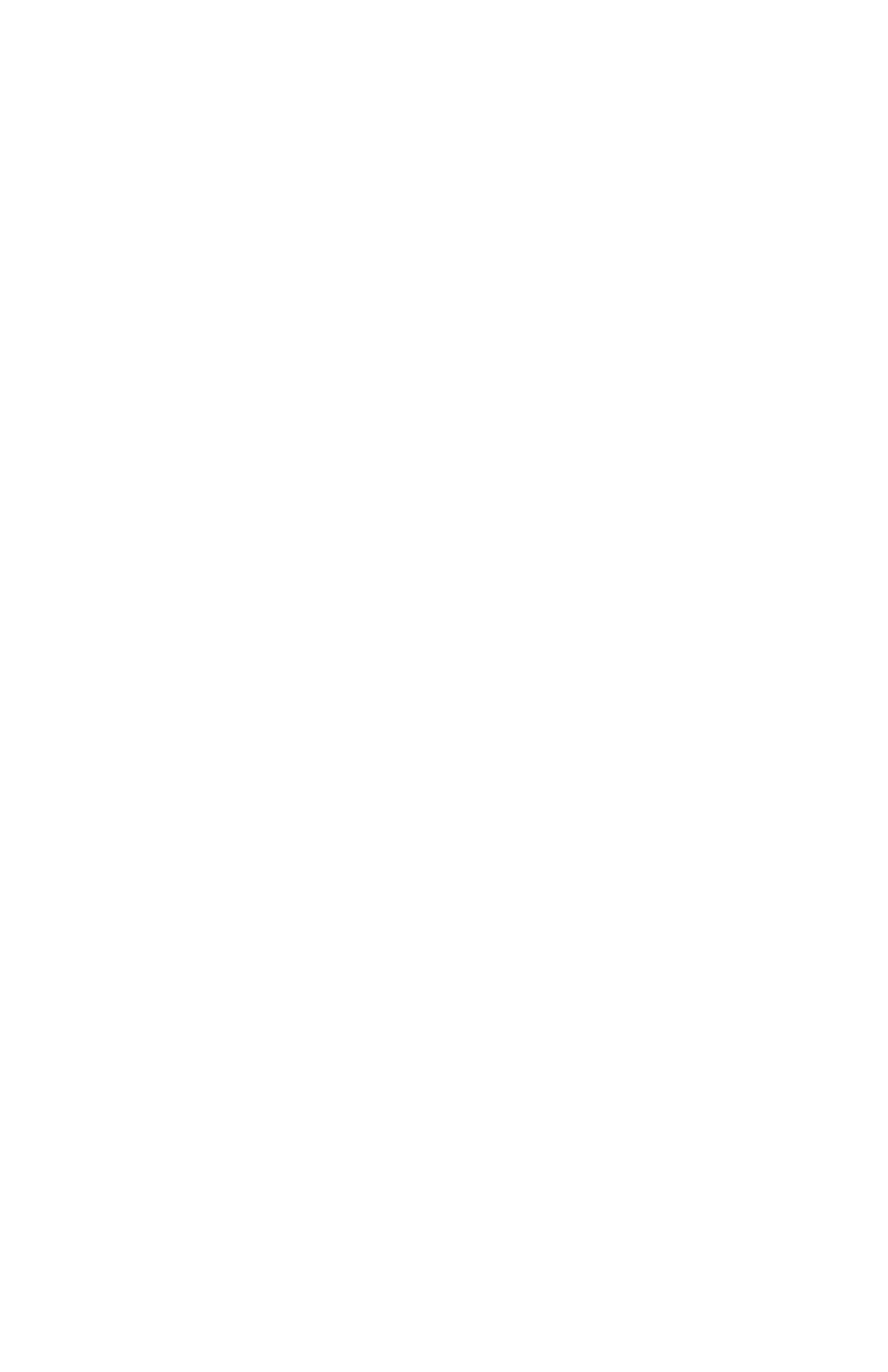# **Contents**

| What should I do if I think I have been<br>in contact with the hepatitis B virus?  16 |
|---------------------------------------------------------------------------------------|
|                                                                                       |
|                                                                                       |
|                                                                                       |
|                                                                                       |
|                                                                                       |
|                                                                                       |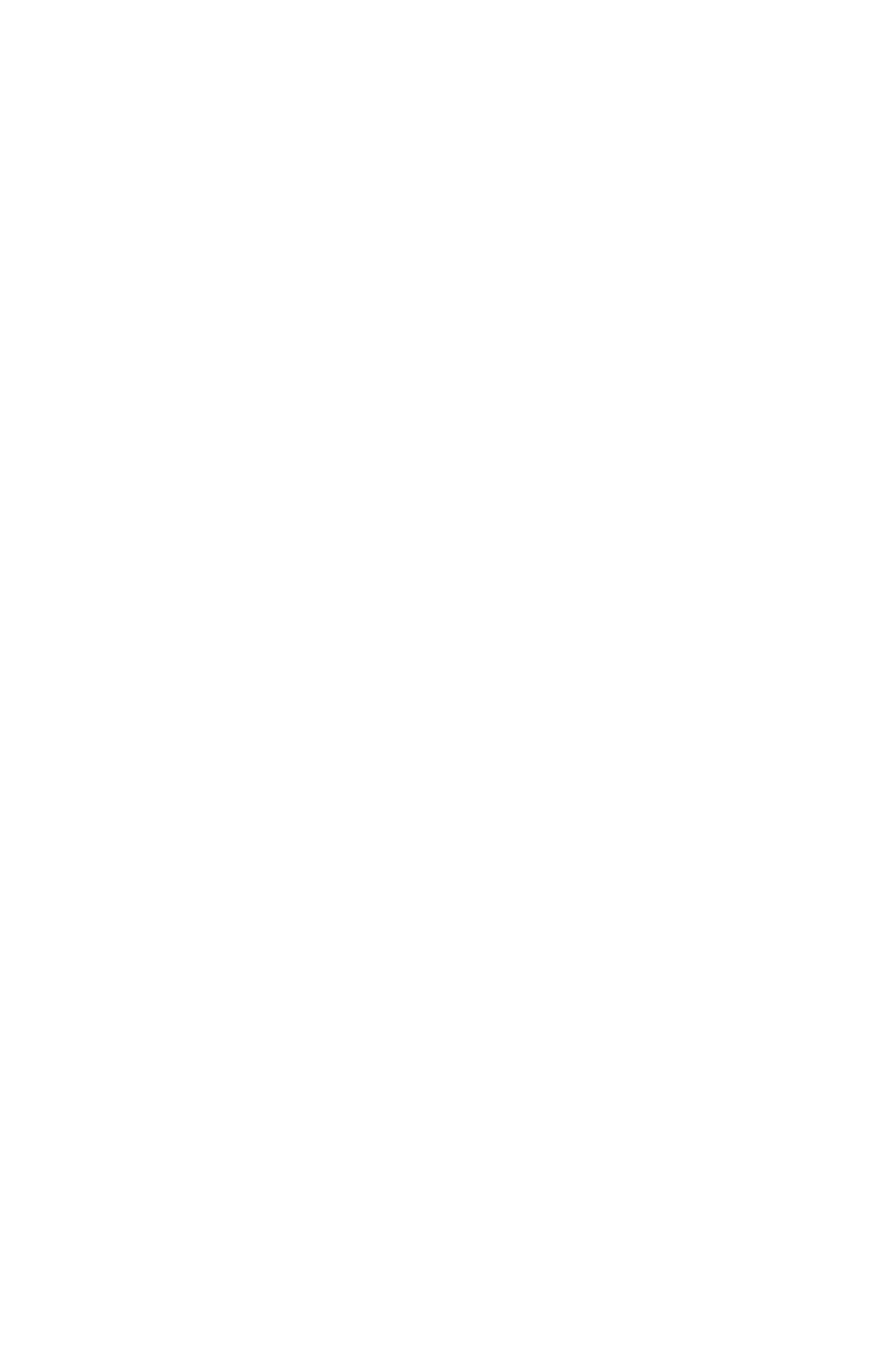# **What is hepatitis B?**

 **Hepatitis**\* B is a **virus,** or infection, that causes liver disease and **inflammation** of the liver. Viruses can cause sickness. For example, the flu is caused by a virus. People can pass viruses to each other.

 Inflammation is swelling that occurs when tissues of the body become injured or infected. Inflammation can cause organs to not work properly.

# **What is the liver?**

 The liver is an organ that does many important things. You cannot live without a liver.



 Hepatitis B is a virus, or infection, that causes liver disease and inflammation of the liver.

 \*See page 20 for tips on how to say the words in **bold** type.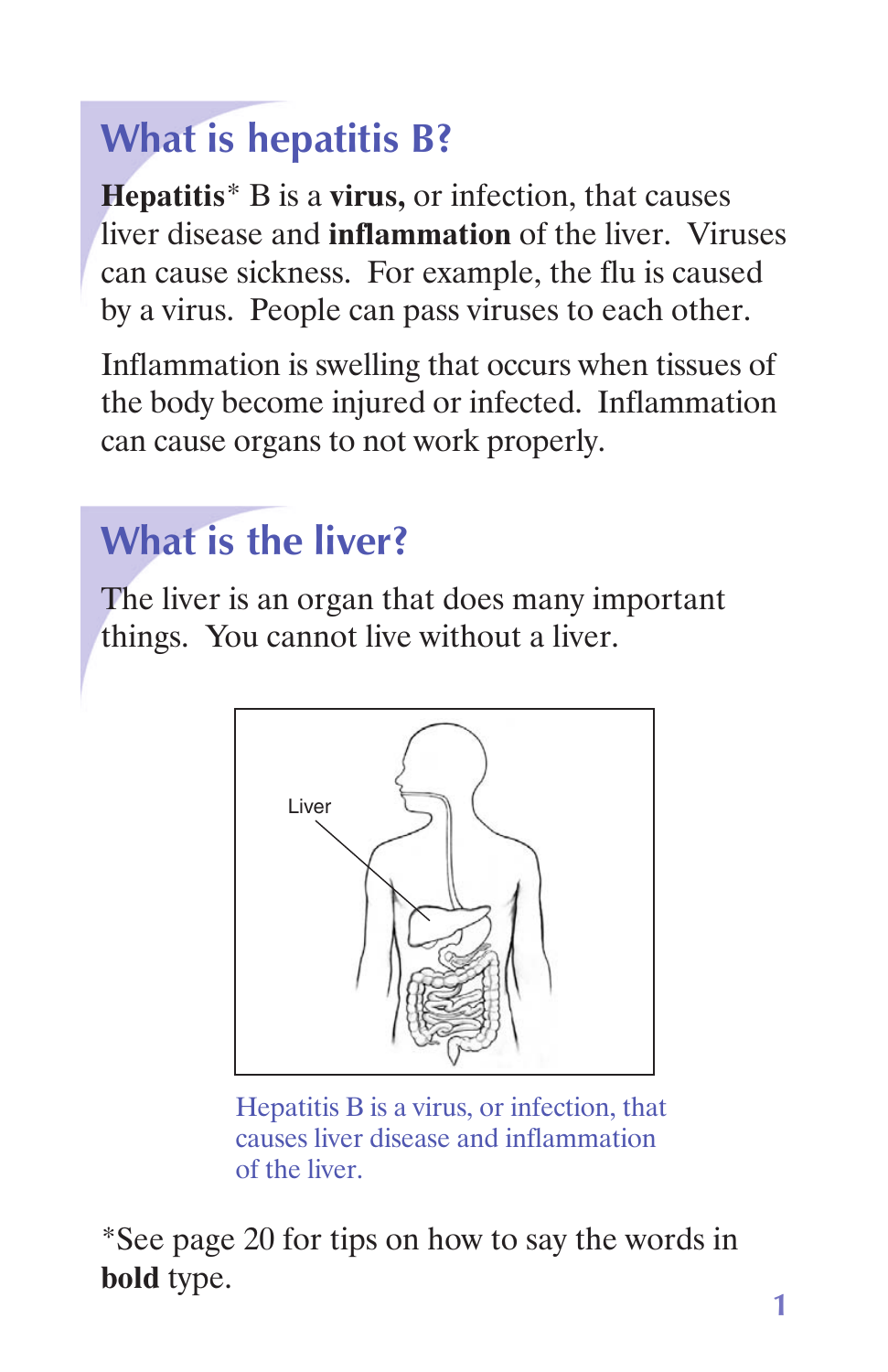The liver

- removes harmful chemicals from your blood
- fights infection
- helps digest food
- stores nutrients and vitamins
- stores energy

# **Who gets hepatitis B?**

 Anyone can get hepatitis B, but those more likely to are people who

- were born to a mother with hepatitis B
- are in contact with blood, needles, or body fluids at work
- live with someone who currently has an active hepatitis B infection
- have had more than one sex partner in the last 6 months or have a history of sexually transmitted disease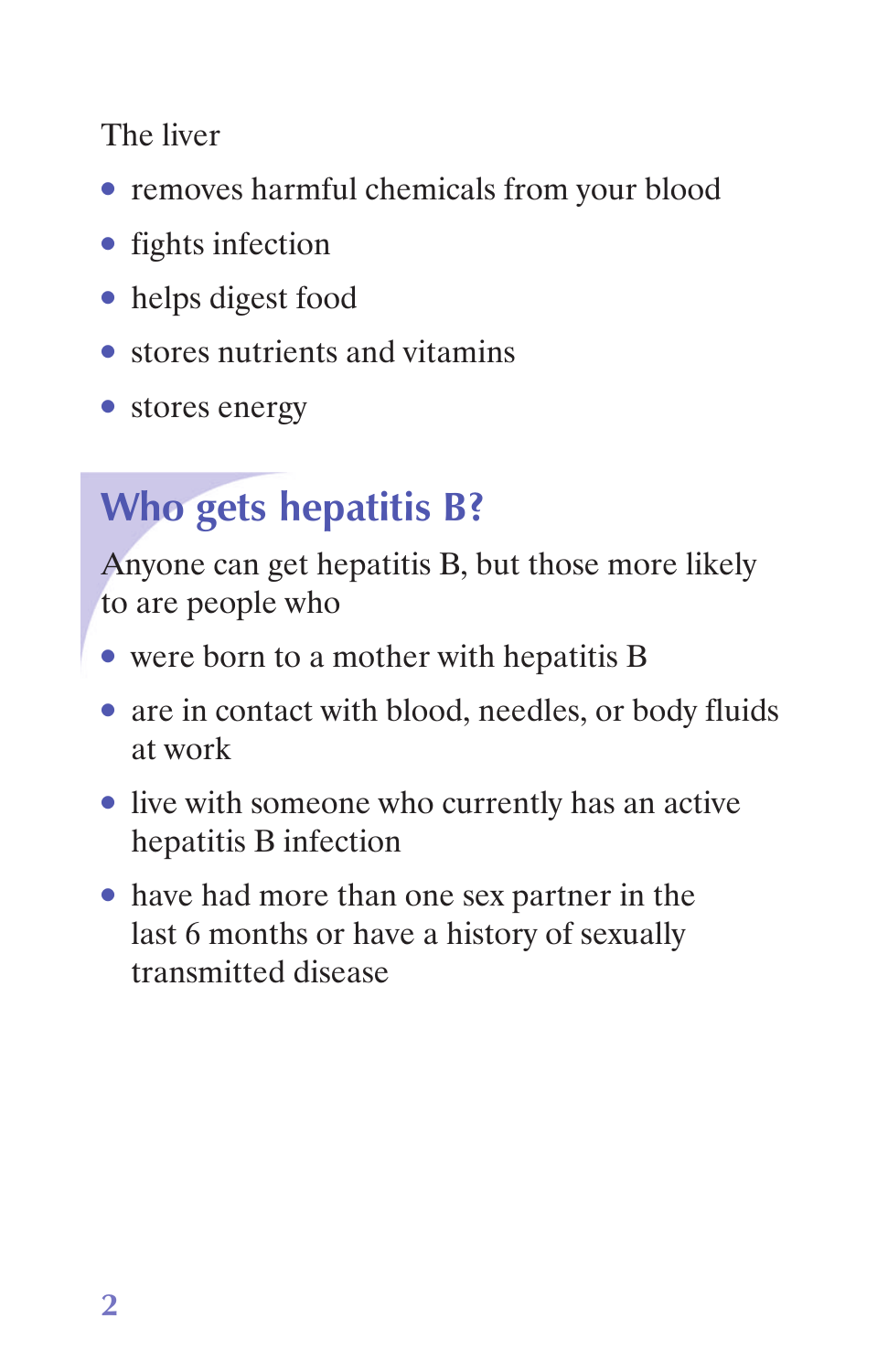- are on kidney dialysis—the process of filtering wastes and extra water from the body by means other than the kidneys
- are taking medicines that suppress the immune system, such as steroids or chemotherapy medicines
- have lived in or travel often to parts of the world where hepatitis B is common
- are from Asian and Pacific Island nations
- are infected with HIV or hepatitis C
- have injected illegal drugs
- work or live in a prison
- had a blood transfusion or organ transplant before the mid-1980s

 Also, men who have sex with men are more likely to get hepatitis B.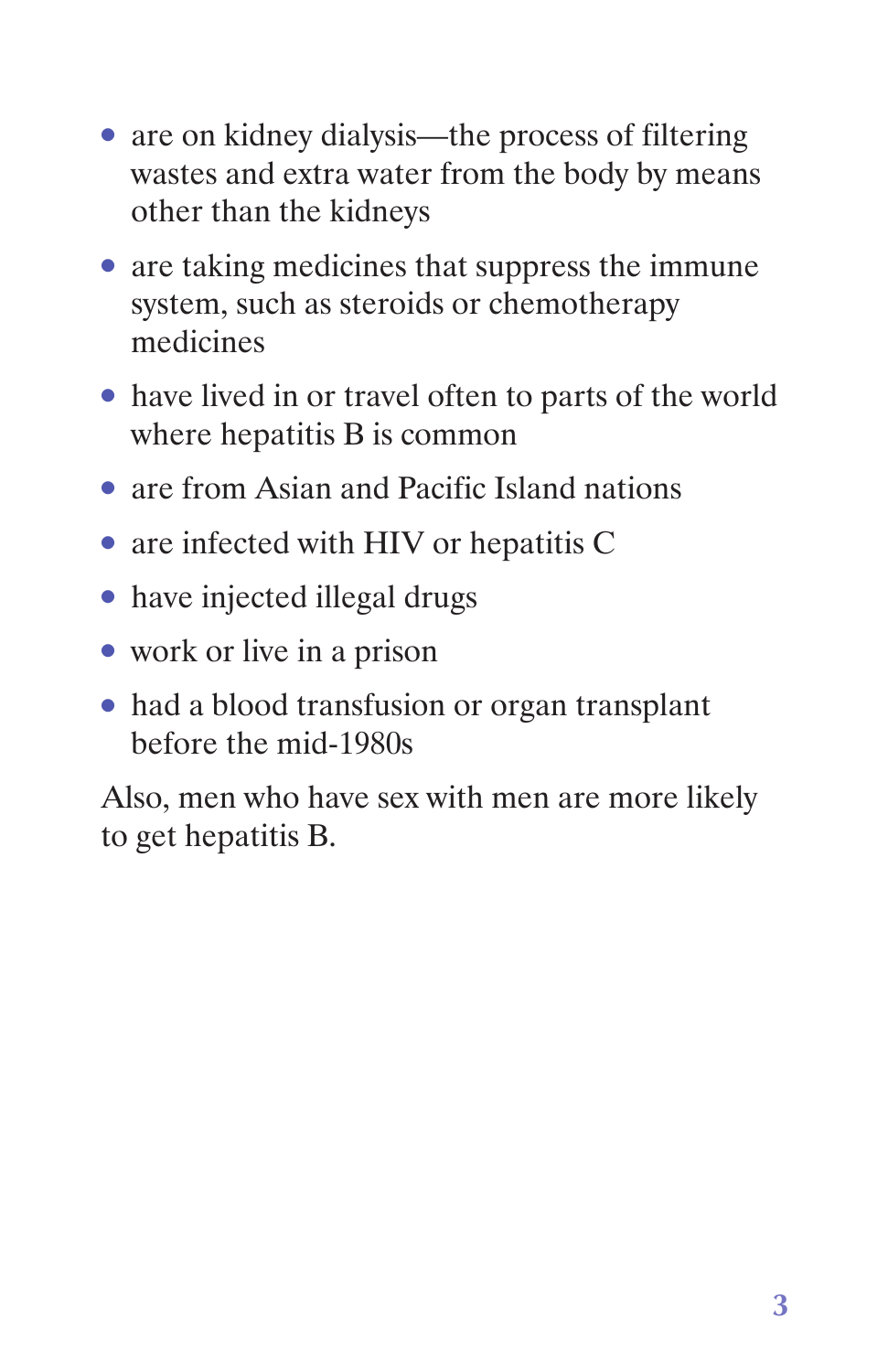# **How could I get hepatitis B?**

 You could get hepatitis B through contact with an infected person's blood, semen, or other body fluid. This contact could occur by

- being born to a mother with hepatitis B
- getting an accidental stick with a needle that was used on an infected person
- having unprotected sex with an infected person
- having contact with blood or open sores of an infected person
- sharing drug needles or other drug materials with an infected person
- being tattooed or pierced with unsterilized tools that were used on an infected person
- using an infected person's razor, toothbrush, or nail clippers



You could get hepatitis B from having unprotected sex with an infected person.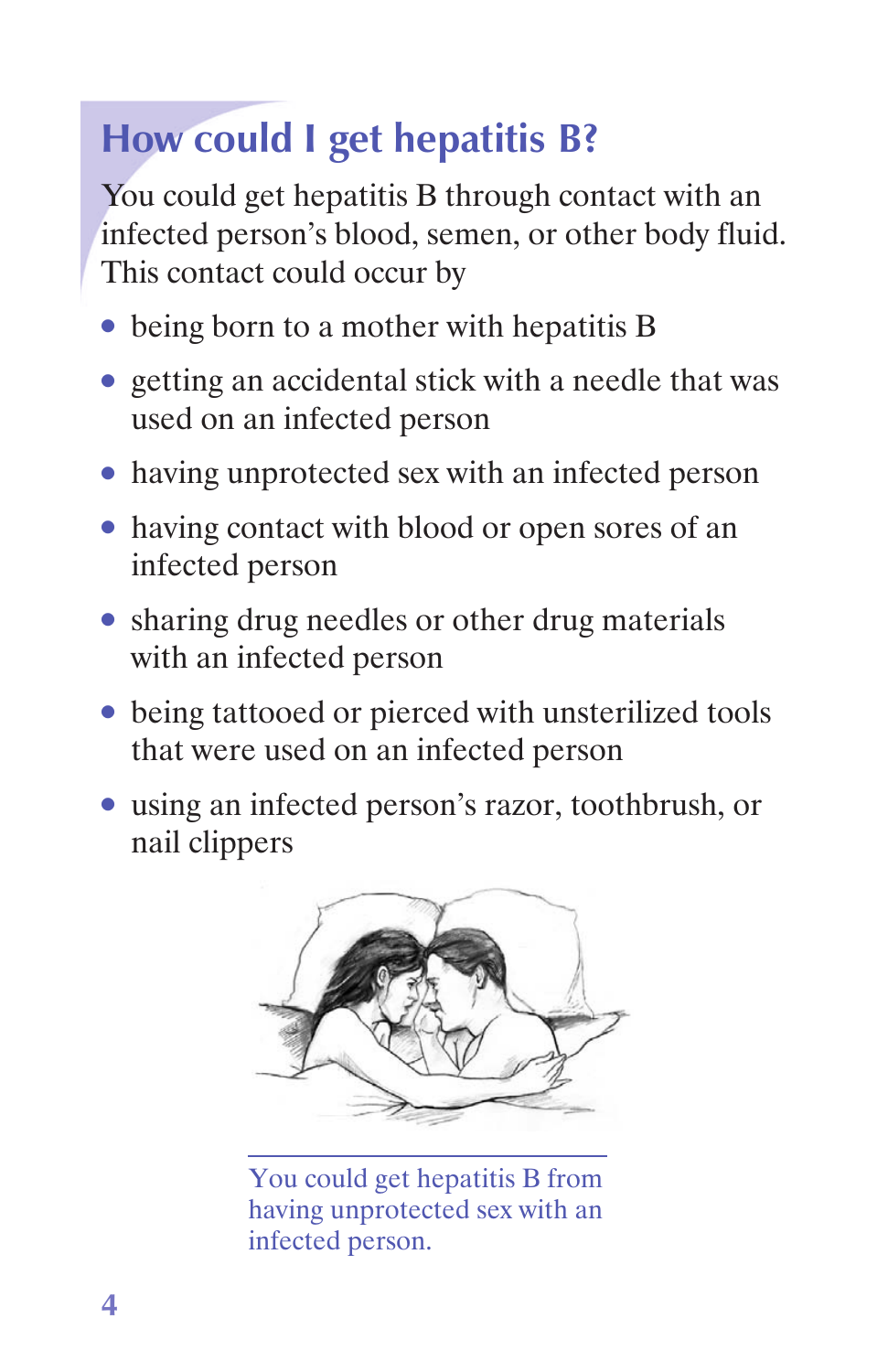#### **You cannot get hepatitis B from**

- shaking hands or holding hands with an infected person
- being coughed or sneezed on by an infected person
- hugging an infected person
- sitting next to an infected person
- sharing spoons, forks, and other eating utensils
- drinking water or eating food
- A baby cannot get hepatitis B from breast milk.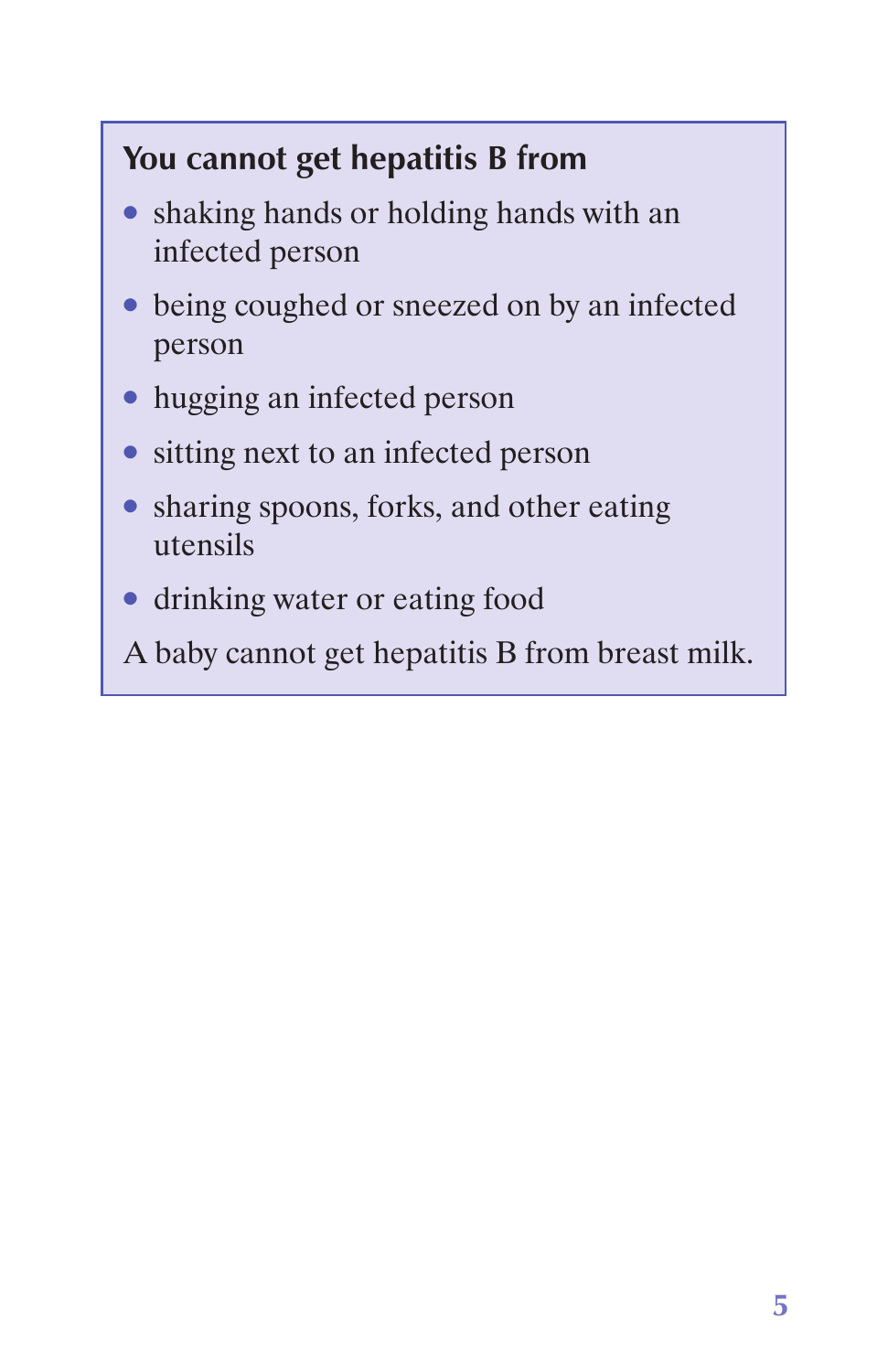# **What are the symptoms of hepatitis B?**

 Most people do not have any symptoms of hepatitis B. Adults and children ages 5 and older may have one or more of the following symptoms:

- feeling tired
- muscle soreness
- upset stomach
- stomach pain
- fever
- loss of appetite
- diarrhea
- dark-yellow urine
- light-colored stools
- yellowish eyes and skin, called **jaundice**

 When symptoms occur, they can begin 2 to 5 months after coming into contact with the virus. See a doctor right away if you or a child in your care has symptoms of hepatitis B.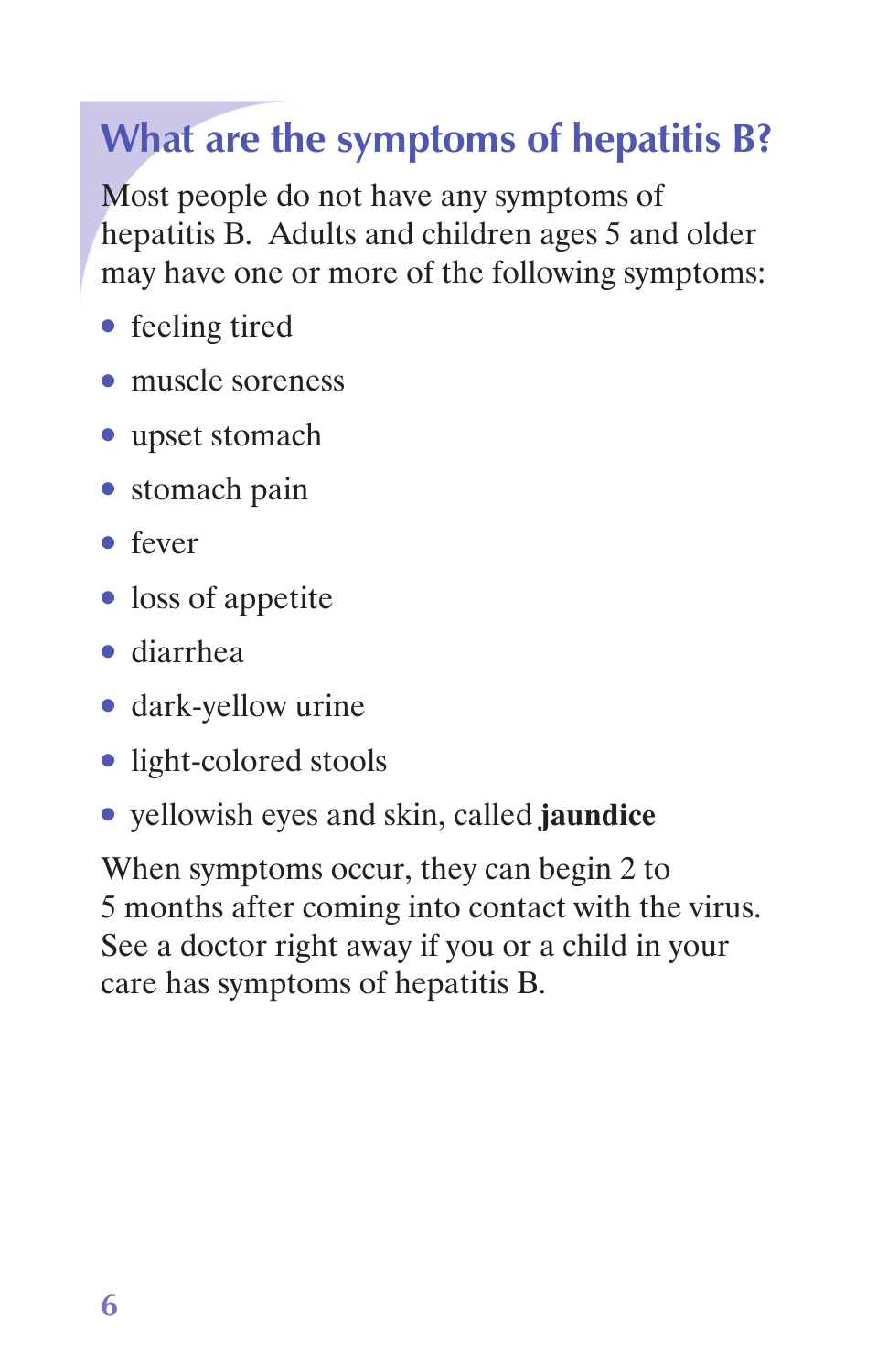# **What is acute hepatitis B?**

 Acute hepatitis B is a short-term infection with the hepatitis B virus. Symptoms usually last several weeks but they can last up to 6 months. The infection sometimes clears up because your body is able to fight off the infection and get rid of the virus. Most healthy adults and children older than 5 who have hepatitis B get better without treatment.

# **What is chronic hepatitis B?**

 Chronic hepatitis B is a long-lasting infection with the hepatitis B virus. Chronic hepatitis B occurs when the body can't get rid of the hepatitis B virus. Children, especially infants, are more likely to get chronic hepatitis B, which usually has no symptoms until signs of liver damage appear.

 Without treatment, chronic hepatitis B can cause liver cancer or severe liver damage that leads to stops working properly. liver failure. Liver failure occurs when the liver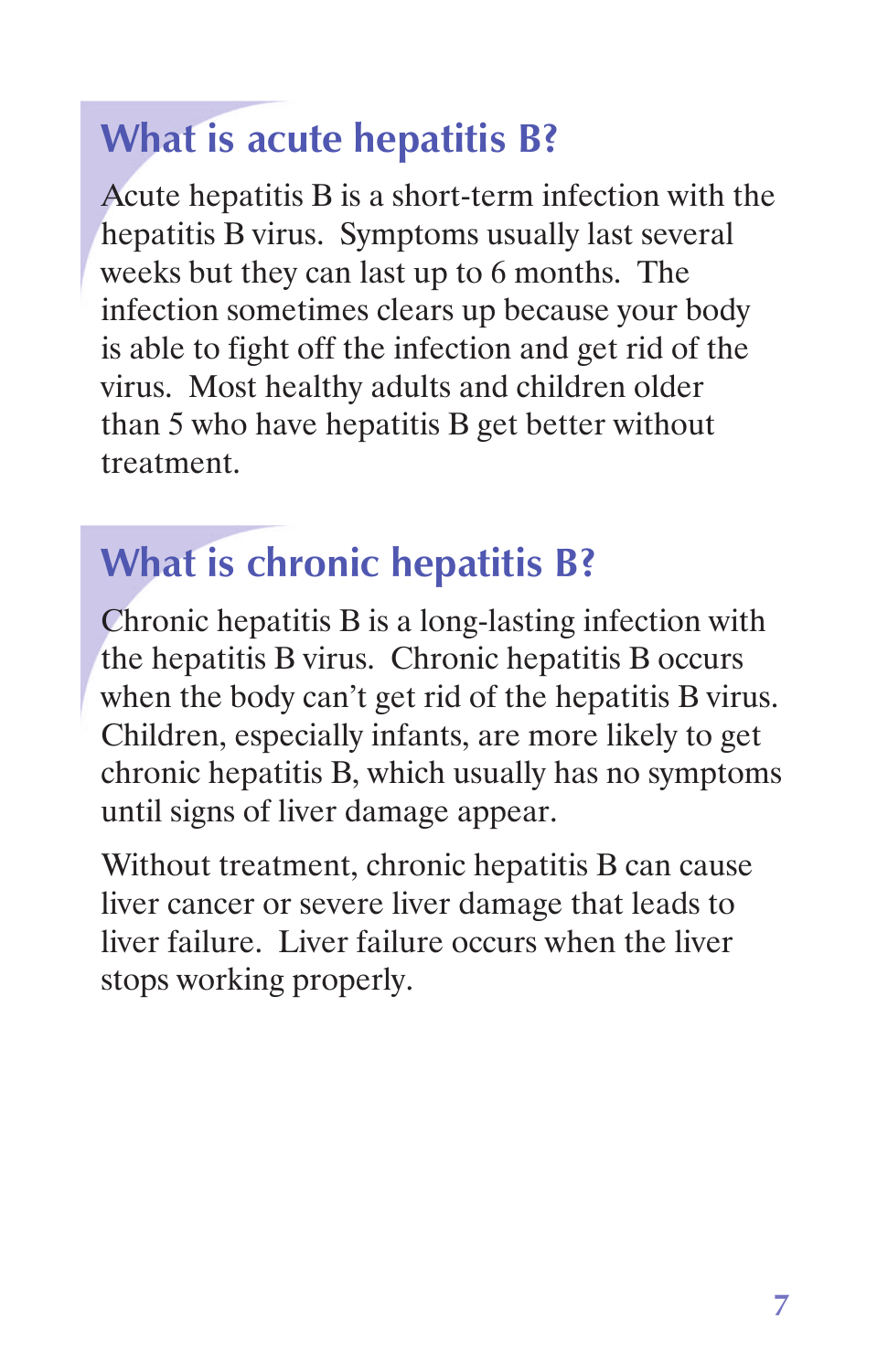# **How is hepatitis B diagnosed?**

 Blood tests are done at a doctor's office or outpatient facility. A blood sample is taken using a needle inserted into a vein in your arm or hand. The blood sample is sent to a lab to test for hepatitis B. A blood test will show if you have hepatitis B.

 If you are at higher risk of getting hepatitis B, get tested. If you are pregnant, you should also get they are infected. Early diagnosis and treatment can help prevent liver damage. tested. Many people with hepatitis B do not know



A blood test will show if you have hepatitis B.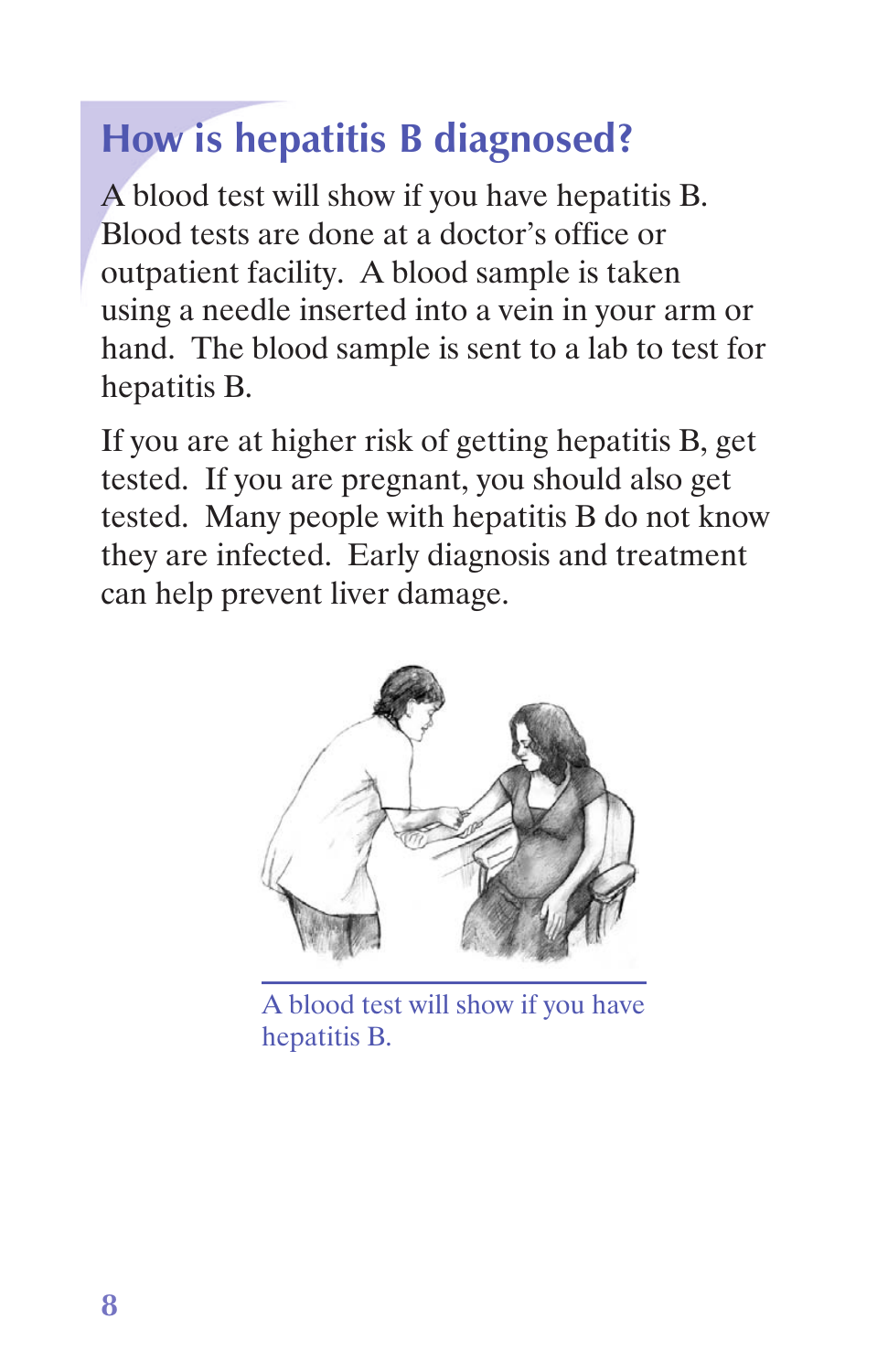Your doctor may suggest getting a liver **biopsy** if chronic hepatitis B is suspected. A liver biopsy is a test to take a small piece of your liver to look for liver damage. The doctor may ask you to stop taking certain medicines before the test. You may be asked to fast for 8 hours before the test.

 During the test, you lie on a table with your right hand resting above your head. Medicine is applied to numb the area where the biopsy needle will be inserted. If needed, sedatives and pain medicine are also given. The doctor uses a needle to take a small piece of liver tissue. After the test, you must lie on your right side for up to 2 hours. You will stay 2 to 4 hours after the test before being sent home.

 A liver biopsy is performed at a hospital or outpatient center by a doctor. The liver tissue is sent to a special lab where a doctor looks at the tissue with a microscope and sends a report to your doctor.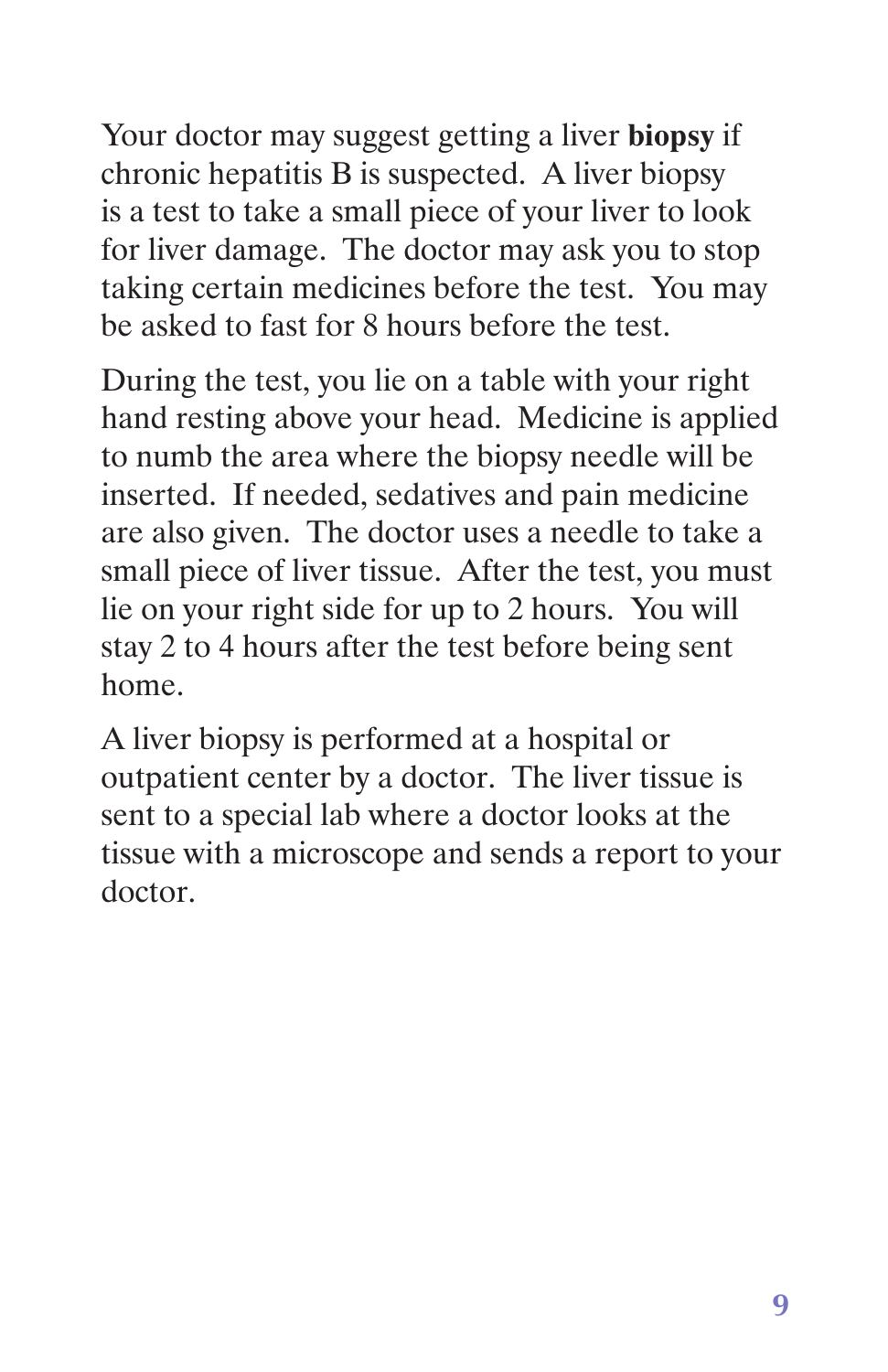# **How is hepatitis B treated?**

 Hepatitis B is not usually treated unless it becomes chronic. Chronic hepatitis B is treated with medicines that slow or stop the virus from damaging the liver.

### **Medicines for Chronic Hepatitis B**

 Your doctor will choose medicines or a combination of medicines that are likely to work for you. The doctor will closely watch your symptoms and schedule regular blood tests to make sure treatment is working.

Medicines given by shots include

- **interferon**
- **peginterferon**

Medicines taken by mouth include

- **adefovir**
- **entecavir**
- **lamivudine**
- **telbivudine**
- **tenofovir**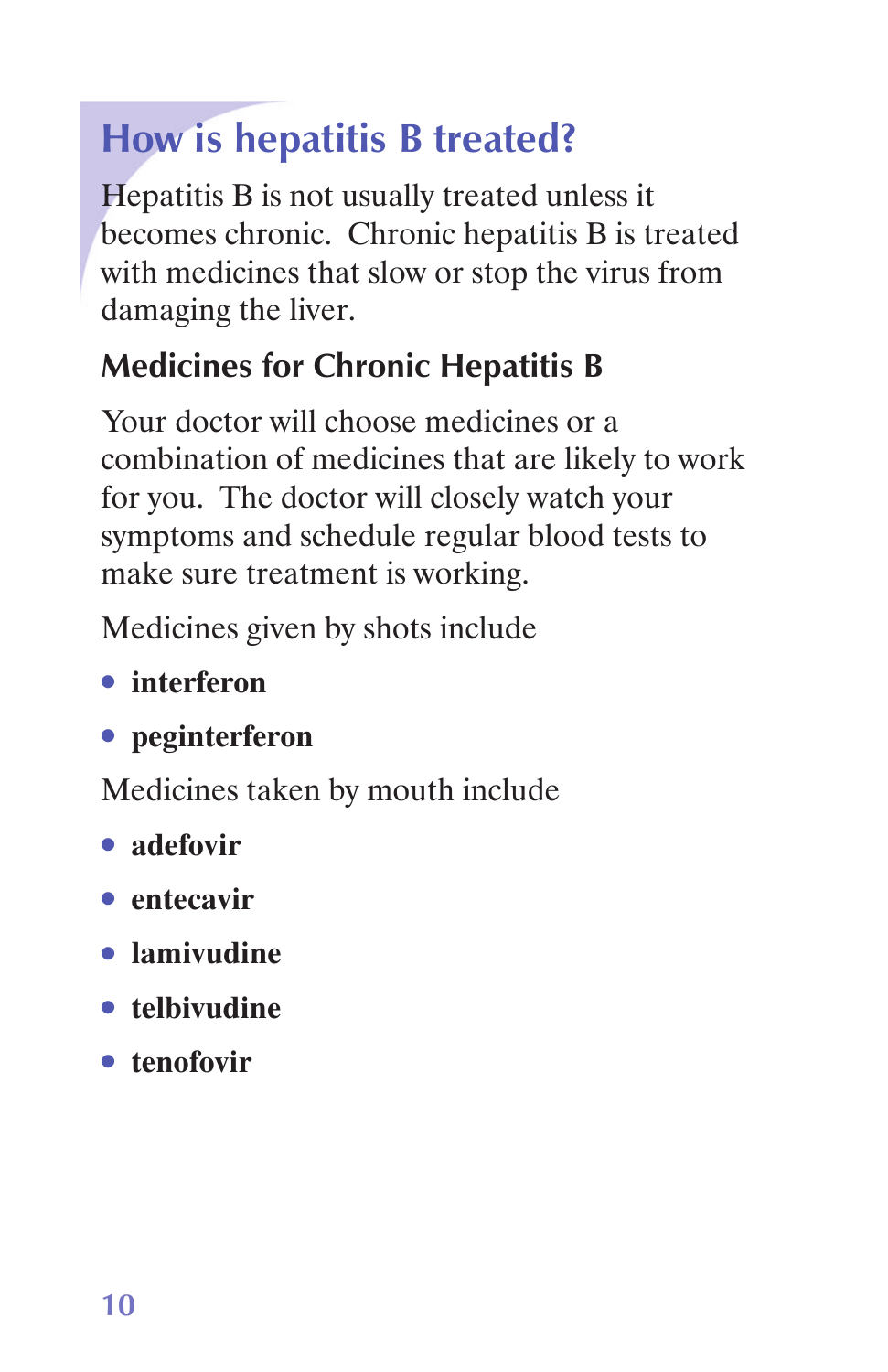The length of treatment varies. Talk with your doctor before taking other prescription medicines and over-the-counter medicines.

#### **Liver Transplant**

 A liver transplant may be necessary if chronic hepatitis B causes severe liver damage that leads to liver failure. Symptoms of severe liver damage include the symptoms of hepatitis B and

- generalized itching
- a longer than usual amount of time for bleeding to stop
- easy bruising
- swollen stomach or ankles
- ● spiderlike blood vessels, called spider **angiomas,**  that develop on the skin

 Liver transplant is surgery to remove a diseased or injured liver and replace it with a healthy one from another person, called a donor. If your doctors tell you that you need a transplant, you should talk with them about the long-term demands of living with a liver transplant.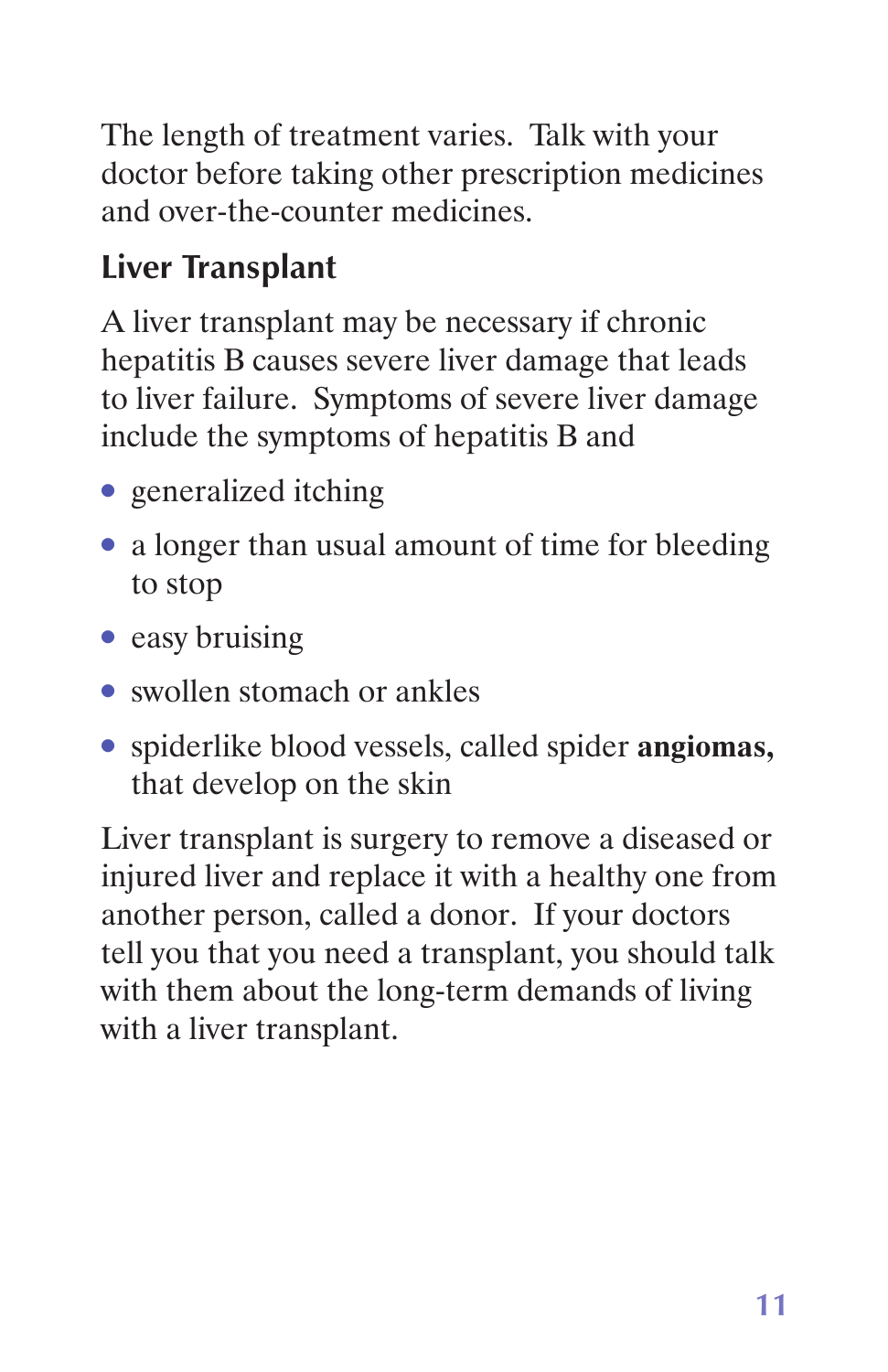A team of surgeons—doctors who specialize in surgery—performs a liver transplant in a hospital. You will learn how to take care of yourself after you go home and about the medicines you'll need to take to protect your new liver. Medicines taken after liver transplant surgery can prevent hepatitis B from coming back.

#### **Testing for Liver Cancer**

 Having hepatitis B increases your risk for getting liver cancer, so your doctor may suggest an ultrasound test of the liver every 6 to12 months. Finding cancer early makes it more treatable. Ultrasound is a machine that uses sound waves to create a picture of your liver. Ultrasound is performed at a hospital or radiology center by a specially trained technician. The image, called a sonogram, can show the liver's size and the presence of cancerous tumors.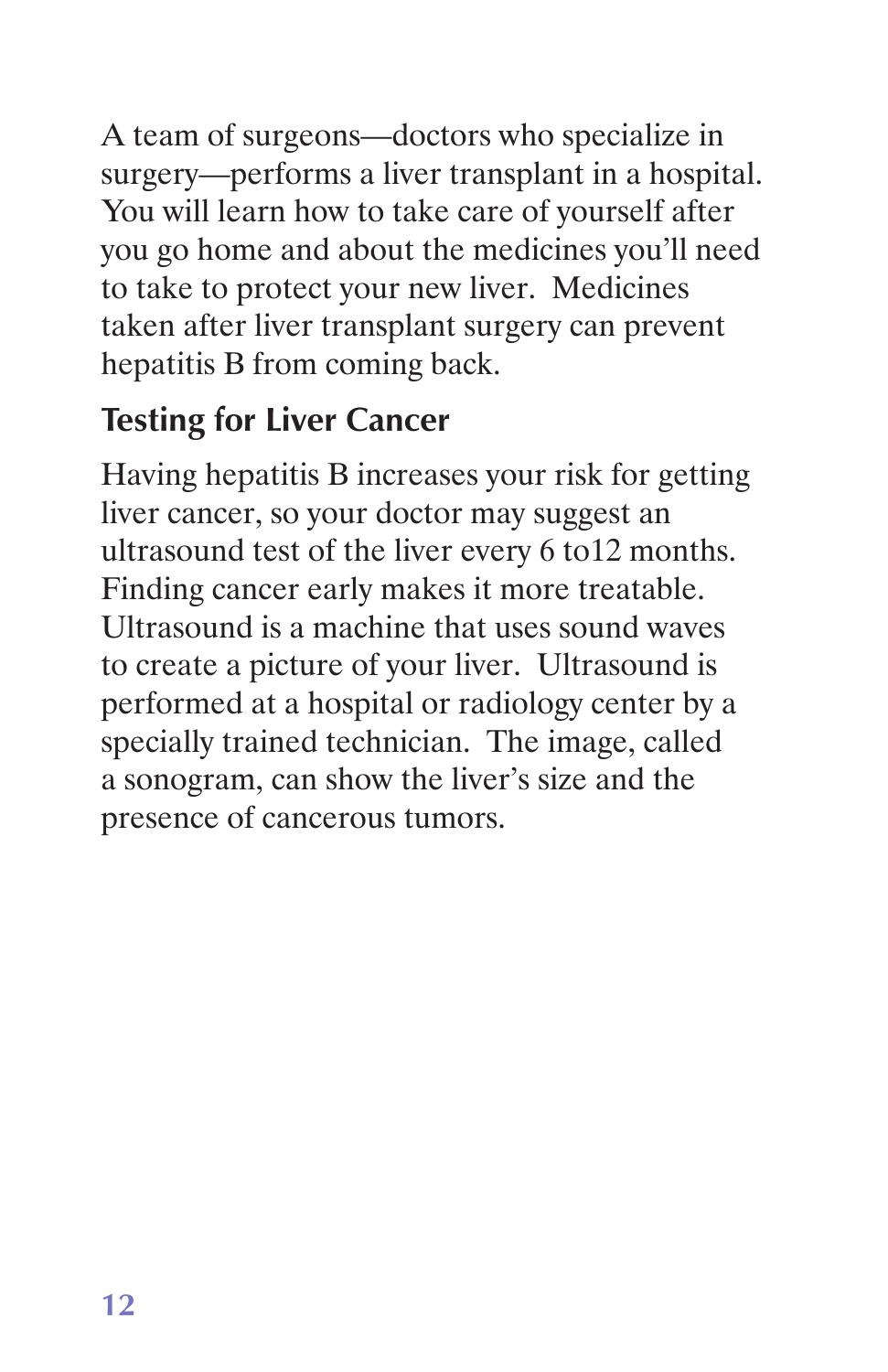# **How can I avoid getting hepatitis B?**

 You can avoid getting hepatitis B by receiving the hepatitis B **vaccine.** 

 Vaccines are medicines that keep you from getting sick. Vaccines teach the body to attack specific viruses and infections. The hepatitis B vaccine teaches your body to attack the hepatitis B virus.

 Since the 1980s, a hepatitis B vaccine has been available and should be given to newborns and children in the United States. Adults at higher risk of getting hepatitis B should also get the vaccine.

 The hepatitis B vaccine is given in three shots over 6 months. You must get all three hepatitis B vaccine shots to be fully protected.



You can avoid getting hepatitis B by receiving the hepatitis B vaccine.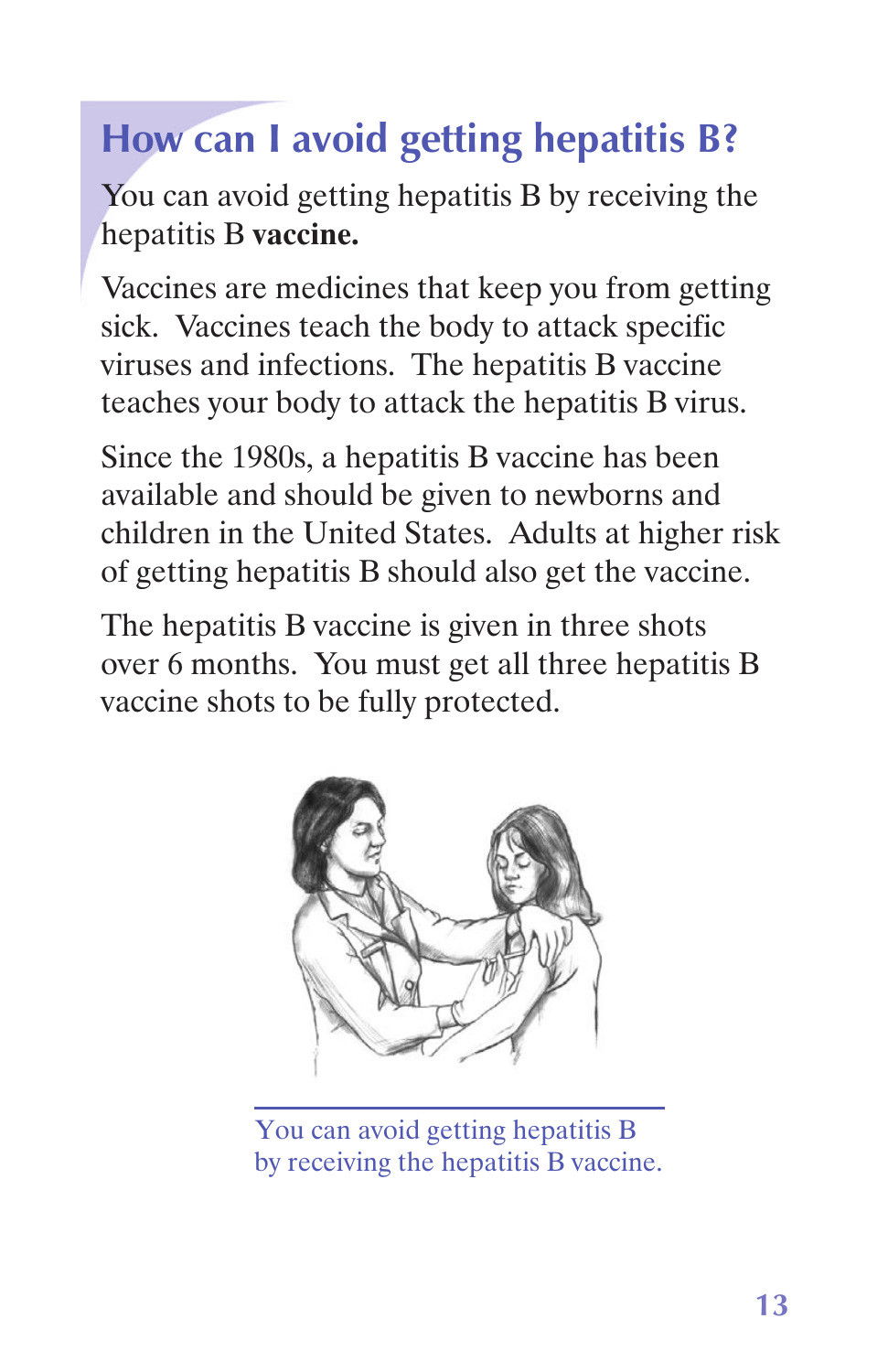If you are traveling to countries where hepatitis B is common, try to get all the shots before you go. If you don't have time to get all the shots before you travel, get as many as you can. Even one shot may provide some protection against the virus.

 You can protect yourself and others from getting hepatitis B if you

- use a condom during sex
- do not share drug needles and other drug materials
- ● do not donate blood or blood products
- wear gloves if you have to touch another person's blood or open sores
- do not share or borrow a toothbrush, razor, or nail clippers
- make sure any tattoos or body piercings you get are done with sterile tools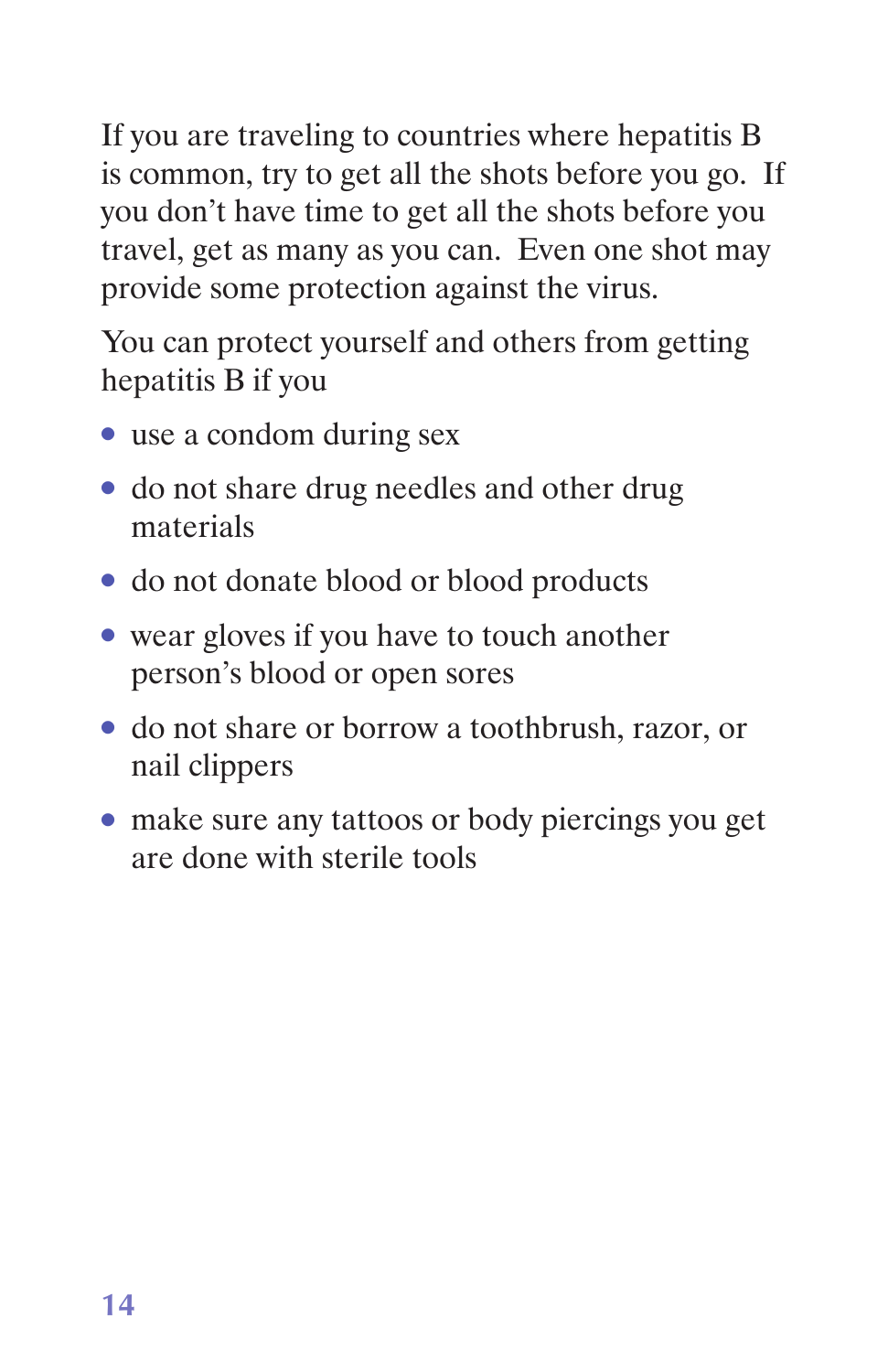• tell your doctor and your dentist if you have hepatitis B

 If you are pregnant and have hepatitis B, tell the doctor and staff who deliver your baby. The hepatitis B vaccine and hepatitis B immune globulin should be given to your baby right after birth. The vaccine will greatly reduce the chance of your baby getting the infection.



Wear gloves if you have to touch another person's blood or open sores.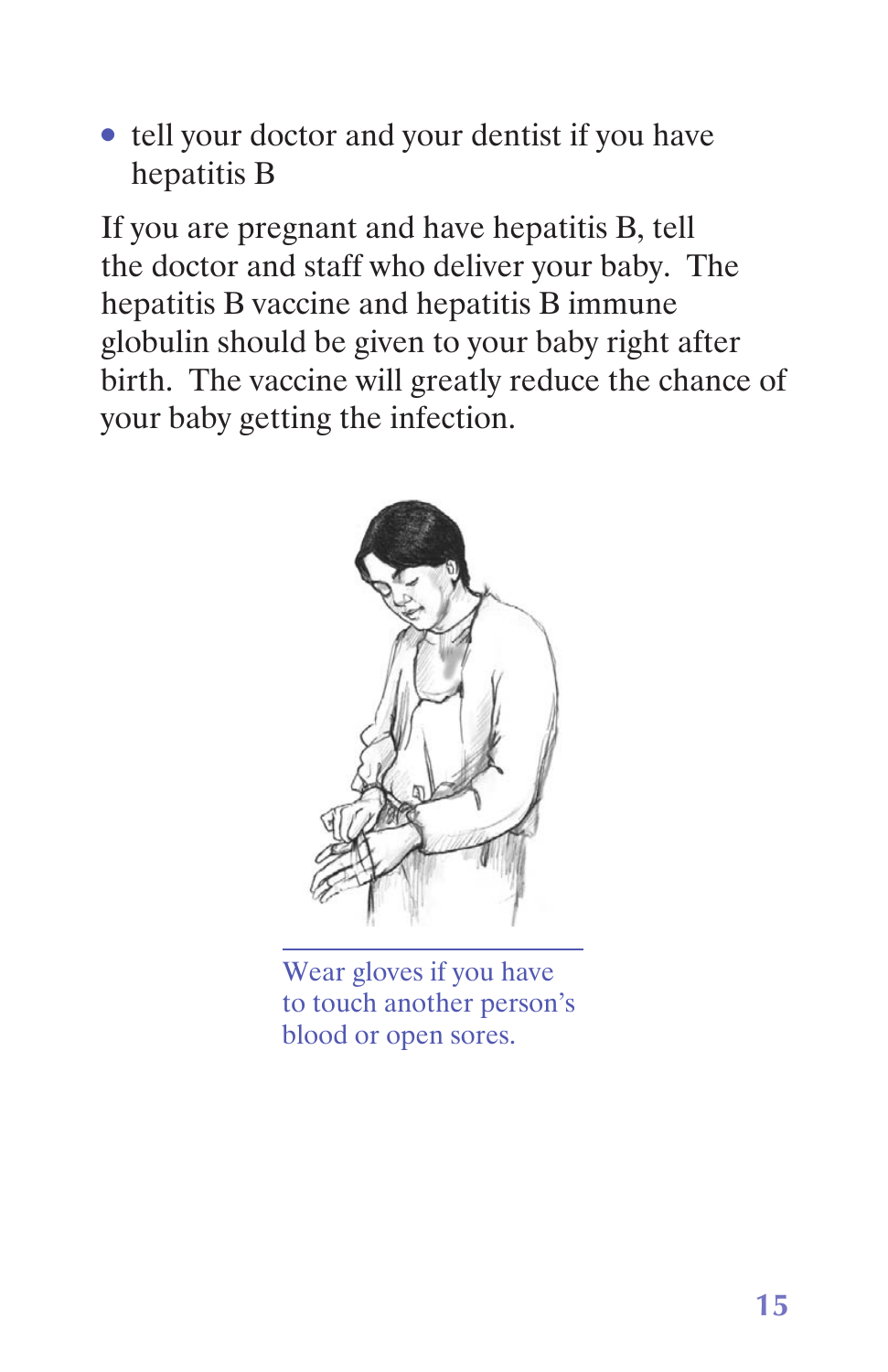## **What should I do if I think I have been in contact with the hepatitis B virus?**

 See your doctor right away if you think you have been in contact with the hepatitis B virus. A dose of the hepatitis B vaccine taken with a medicine called hepatitis B immune globulin may protect you from getting sick if taken shortly after coming into contact with the hepatitis B virus.

## **Eating, Diet, and Nutrition**

 If you have chronic hepatitis B, you should do things to take care of yourself, including eating a healthy diet. Avoid drinking alcohol, which can harm the liver. Talk with your doctor before taking vitamins and other supplements.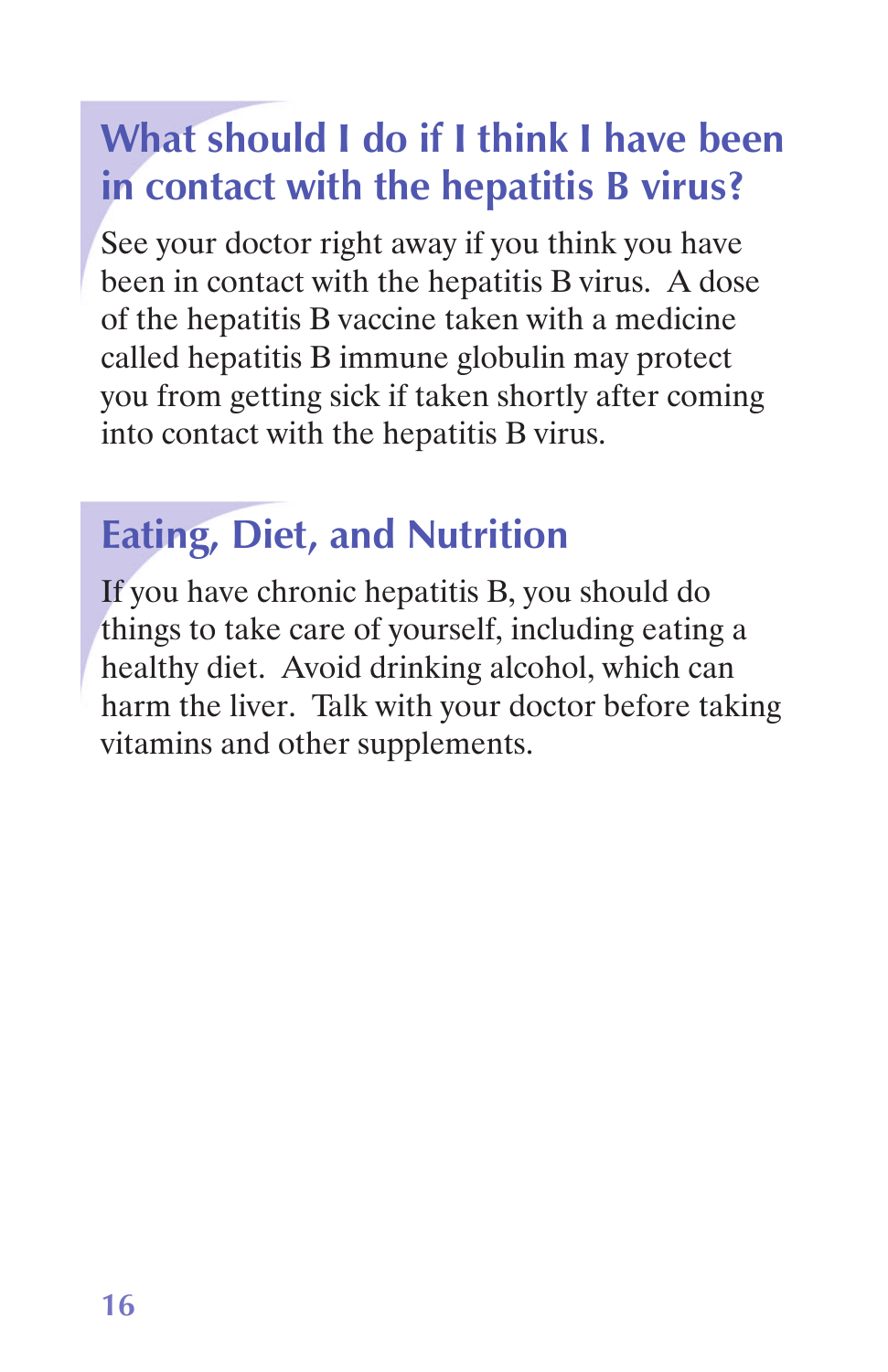## **Points to Remember**

- Hepatitis B is a virus, or infection, that causes liver disease and inflammation of the liver.
- Anyone can get hepatitis B, but some people are more likely to than others.
- You could get hepatitis B through contact with an infected person's blood, semen, or other body fluid.
- Most people do not have any symptoms of hepatitis B. Adults and children ages 5 and older may have symptoms.
- See a doctor right away if you or a child in your care has symptoms of hepatitis B.
- Acute hepatitis B is a short-term infection with the hepatitis B virus.
- Chronic hepatitis B is a long-lasting infection with the hepatitis B virus. Chronic hepatitis B occurs when the body can't get rid of the hepatitis B virus.
- Children, especially infants, are more likely to get chronic hepatitis B.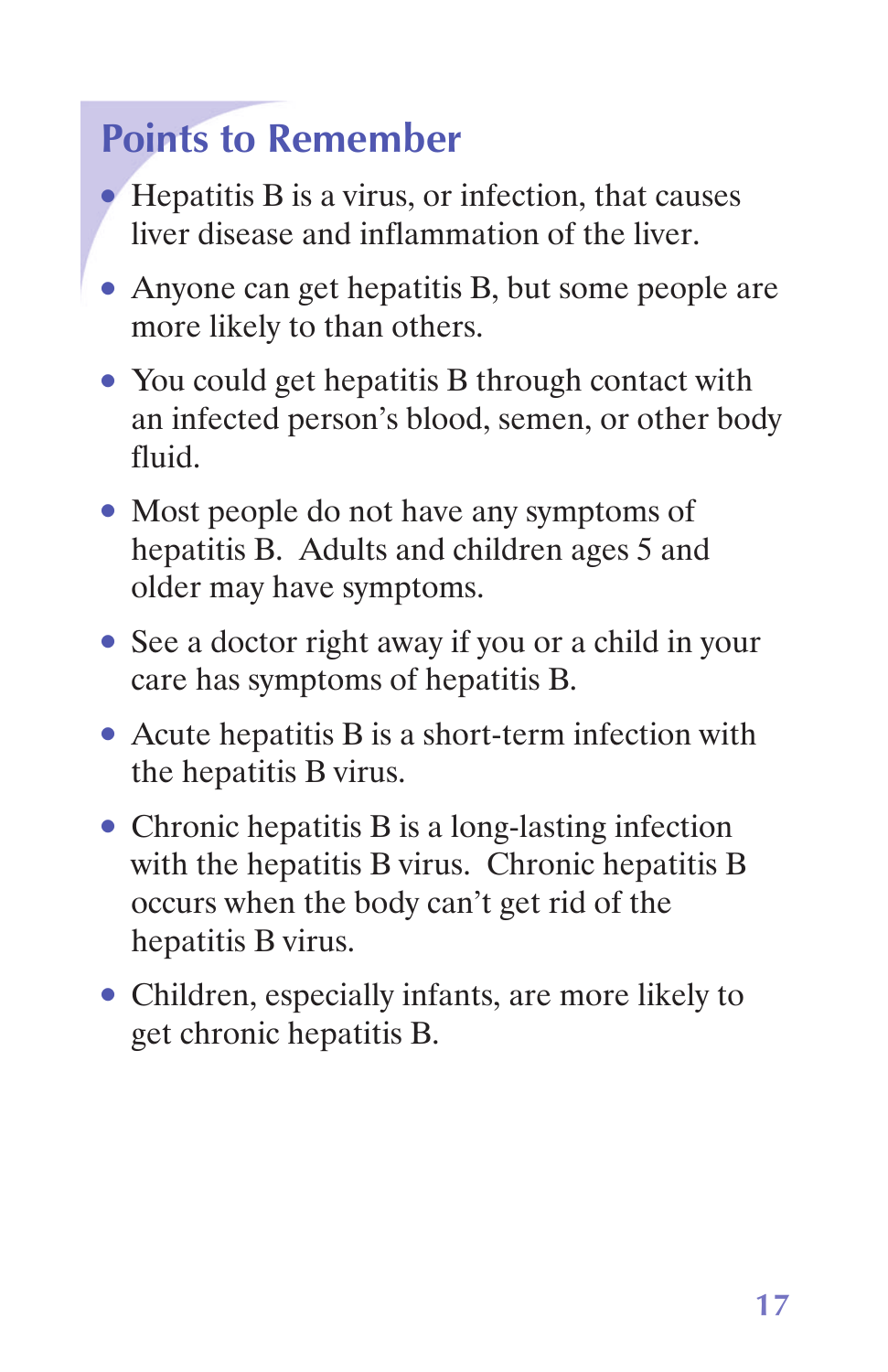- A blood test will show if you have hepatitis B.
- If you are at higher risk of getting hepatitis B, get tested. If you are pregnant, you should also get tested.
- Many people with hepatitis B do not know they are infected. Early diagnosis and treatment can help prevent liver damage.
- Hepatitis B is usually not treated unless it becomes chronic. Chronic hepatitis B is treated with medicines that slow or stop the virus from damaging the liver.
- You can avoid getting hepatitis B by receiving the hepatitis B vaccine.
- Tell your doctor and your dentist if you have hepatitis B.
- If you are pregnant and have hepatitis B, tell the doctor and staff who deliver your baby.
- See your doctor right away if you think you have been in contact with the hepatitis B virus.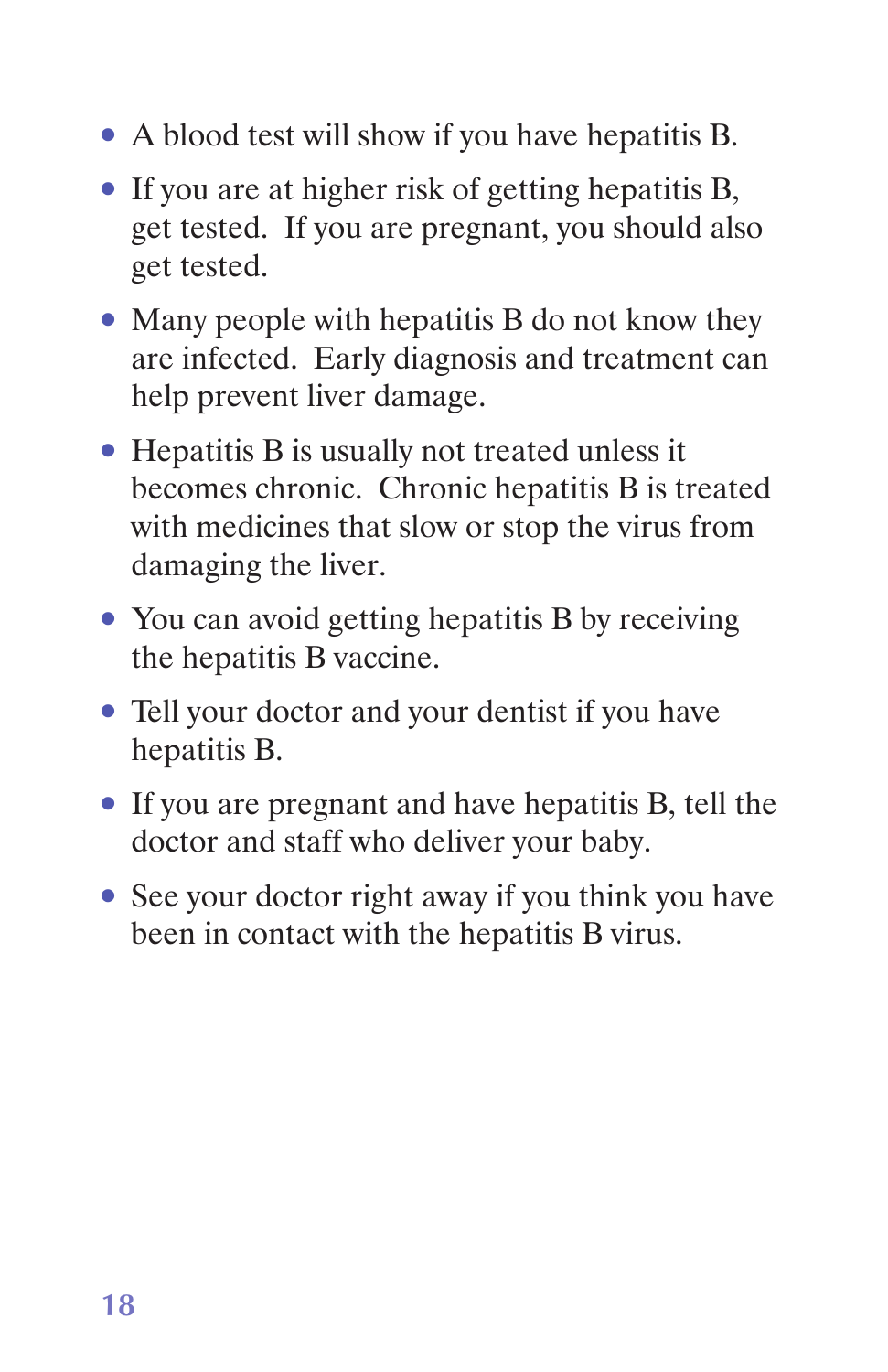# **Hope through Research**

 The National Institute of Diabetes and Digestive and Kidney Diseases (NIDDK) conducts and supports basic and clinical research into many digestive disorders, including hepatitis B. A team of NIDDK researchers is studying individuals who have been diagnosed with hepatitis B to identify factors that affect how the disease progresses. To improve current knowledge about the disease and long-term outcomes, the Hepatitis B Research Network is collecting health and disease information from these individuals. The study is funded under NIH clinical trial number NCT01306071.

 Participants in clinical trials can play a more active role in their own health care, gain access to new research treatments before they are widely available, and help others by contributing to medical research. For information about current studies, visit *www.ClinicalTrials.gov.*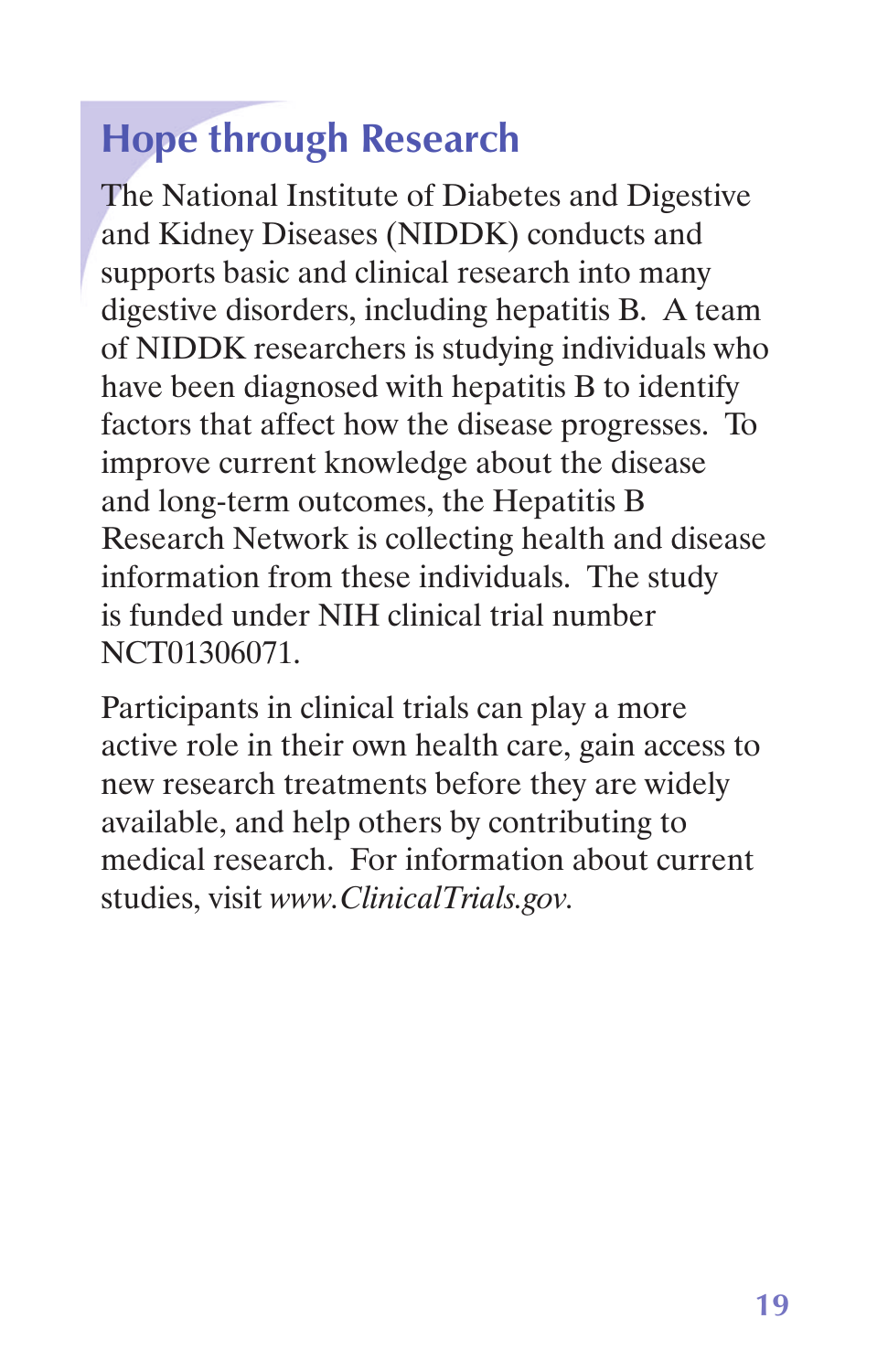## **Pronunciation Guide**

**adefovir** (ad-DEF-oh-vihr) **angiomas** (an-jee-OH-muhs) **biopsy** (BY-op-see) **chronic** (KRON-ik) **entecavir** (INT-ih-CAH-vihr) **hepatitis** (HEP-uh-TY-tiss) **inflammation** (IN-fluh-MAY-shuhn) **interferon** (IN-tur-FIHR-on) **jaundice** (JAWN-diss) **lamivudine** (luh-MIH-vyoo-deen) **peginterferon** (PEG-IN-tur-FIHR-on) **telbivudine** (tel-BIH-vyoo-deen) **tenofovir** (te-NOH-foh-vihr) **vaccine** (vak-SEEN) **virus** (VY-ruhss)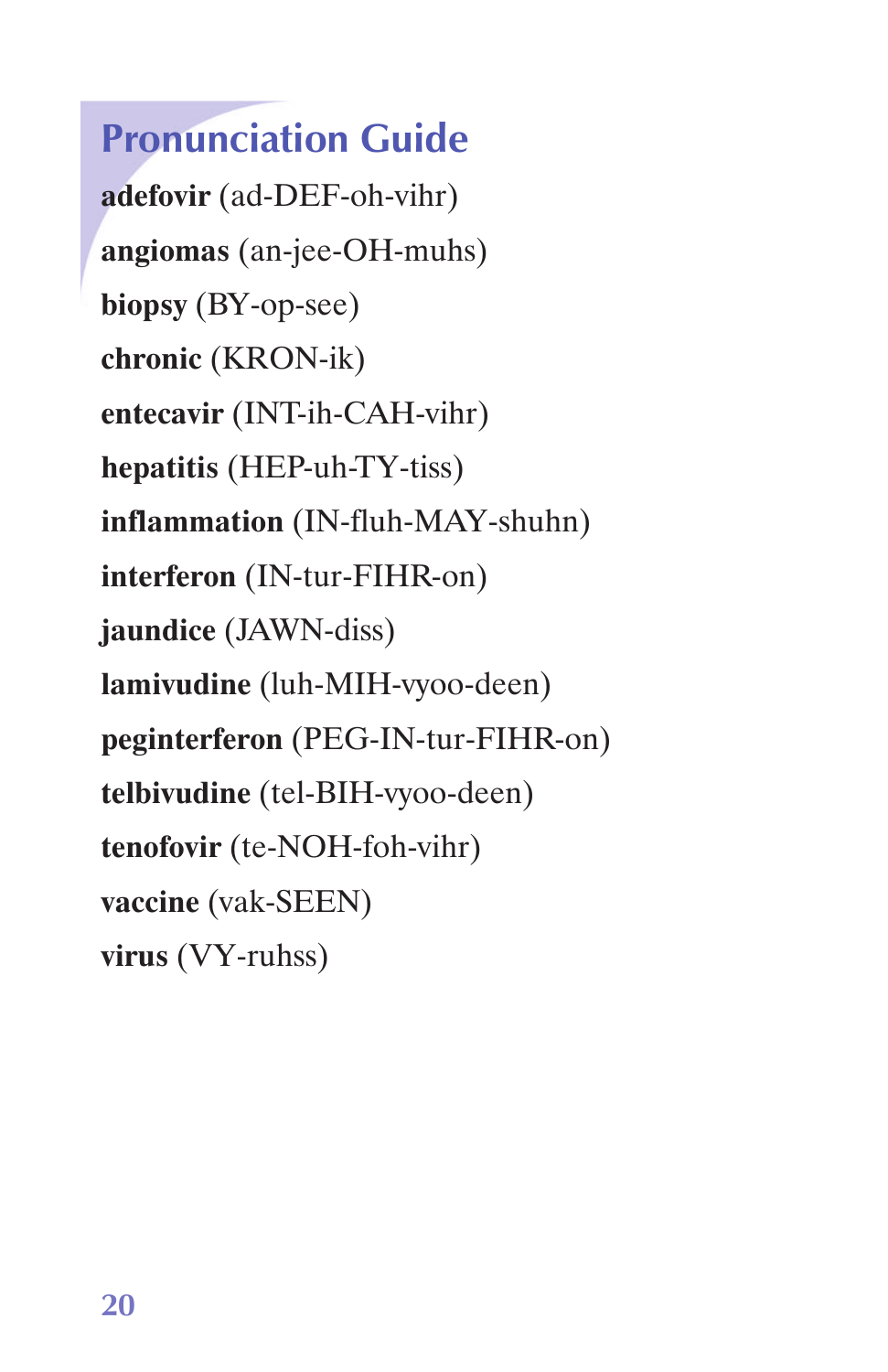## **For More Information**

#### **American Liver Foundation**

 39 Broadway, Suite 2700 New York, NY 10006 Phone: 1–800–GO–Liver (1–800–465–4837) Fax: 212–483–8179 Email: info@liverfoundation.org Internet: www.liverfoundation.org or 212–668–1000

#### **Hepatitis B Foundation**

 3805 Old Easton Road Doylestown, PA 18902 Phone: 215–489–4900 Fax: 215–489–4920 Email: contact@hepb.org Internet: www.hepb.org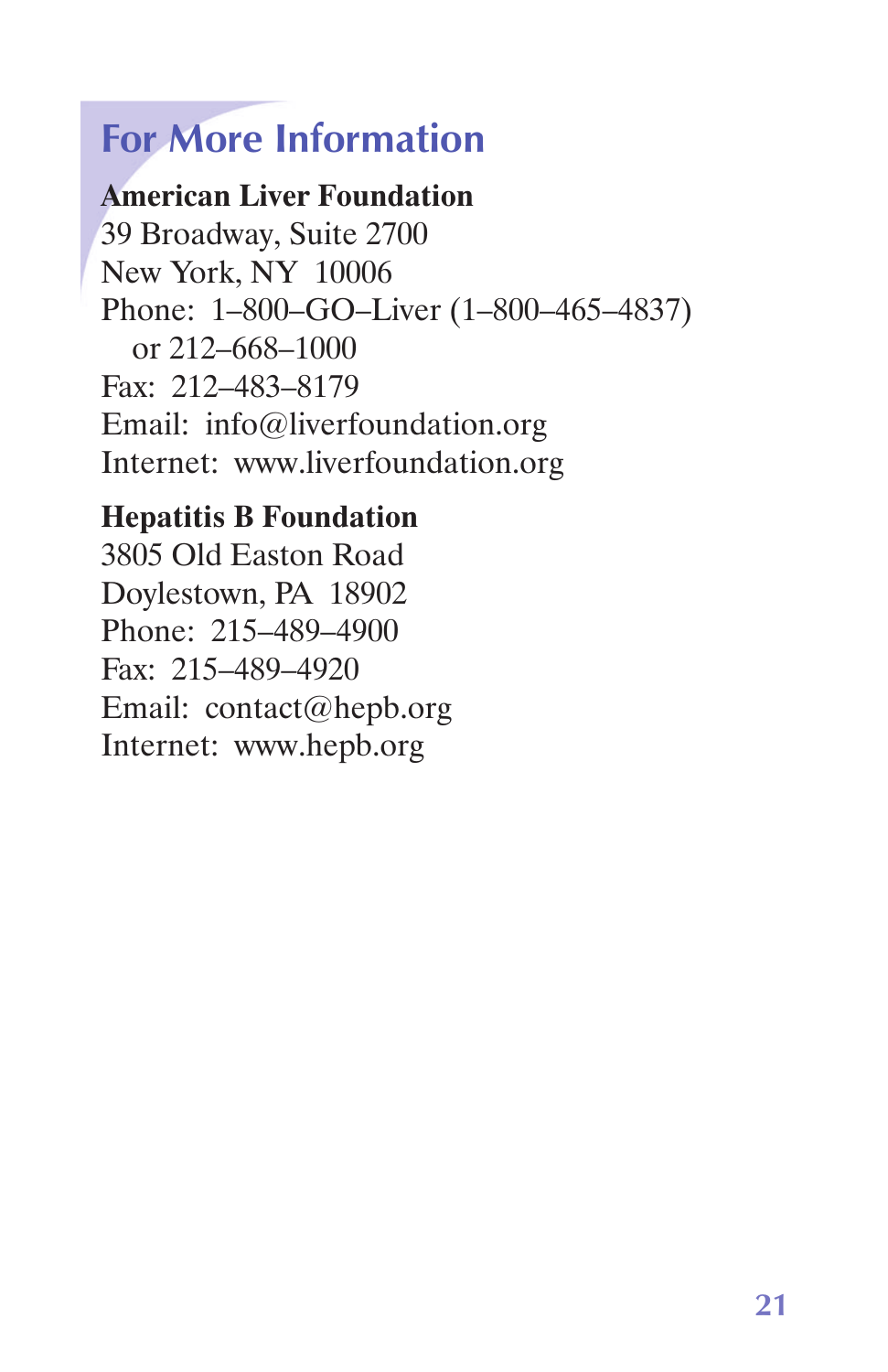#### **Hepatitis Foundation International**

 504 Blick Drive Silver Spring, MD 20904 Phone: 1–800–891–0707 or 301–622–4200 Fax: 301–622–4702 Email: info@hepatitisfoundation.org Internet: www.hepfi.org

#### **National Center for HIV/AIDS, Viral Hepatitis, STD, and TB Prevention**

 Centers for Disease Control and Prevention 1600 Clifton Road Atlanta, GA 30333 Phone: 1–800–CDC–INFO (1–800–232–4636) TTY: 1–888–232–6348 Email: cdcinfo@cdc.gov Internet: www.cdc.gov/nchhstp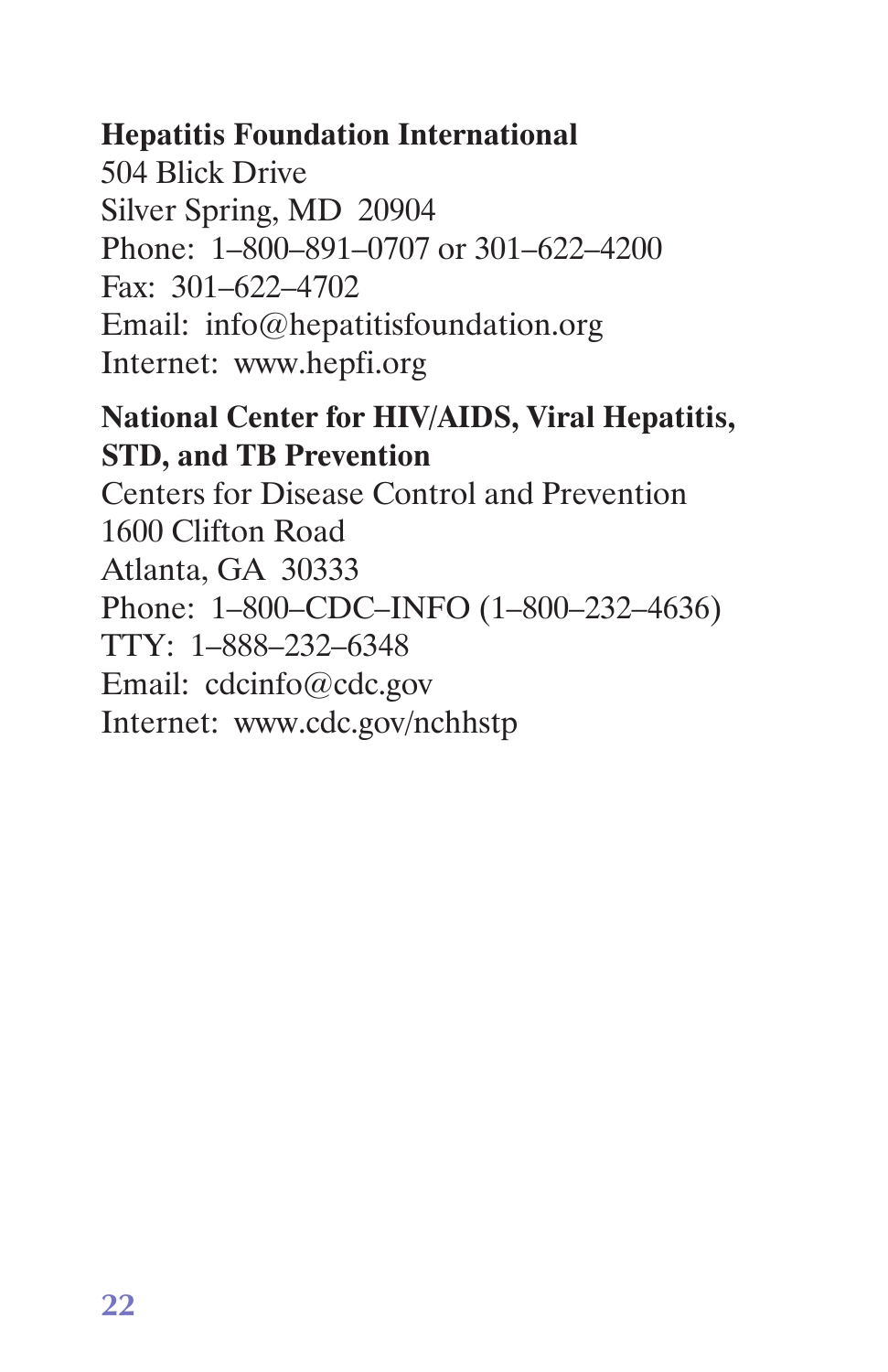The National Digestive Diseases Information Clearinghouse (NDDIC) also has booklets about hepatitis A, hepatitis C, and liver transplantation:

- *What I need to know about Hepatitis A*
- *What I need to know about Hepatitis C*
- *What I need to know about Liver Transplantation*



 You can get a free copy of each booklet by calling 1–800–891–5389, by going online to *www.catalog.niddk.nih.gov,* or by writing to

#### **NDDIC**

 2 Information Way Bethesda, MD 20892–3570

 Hepatitis information for health professionals is also available.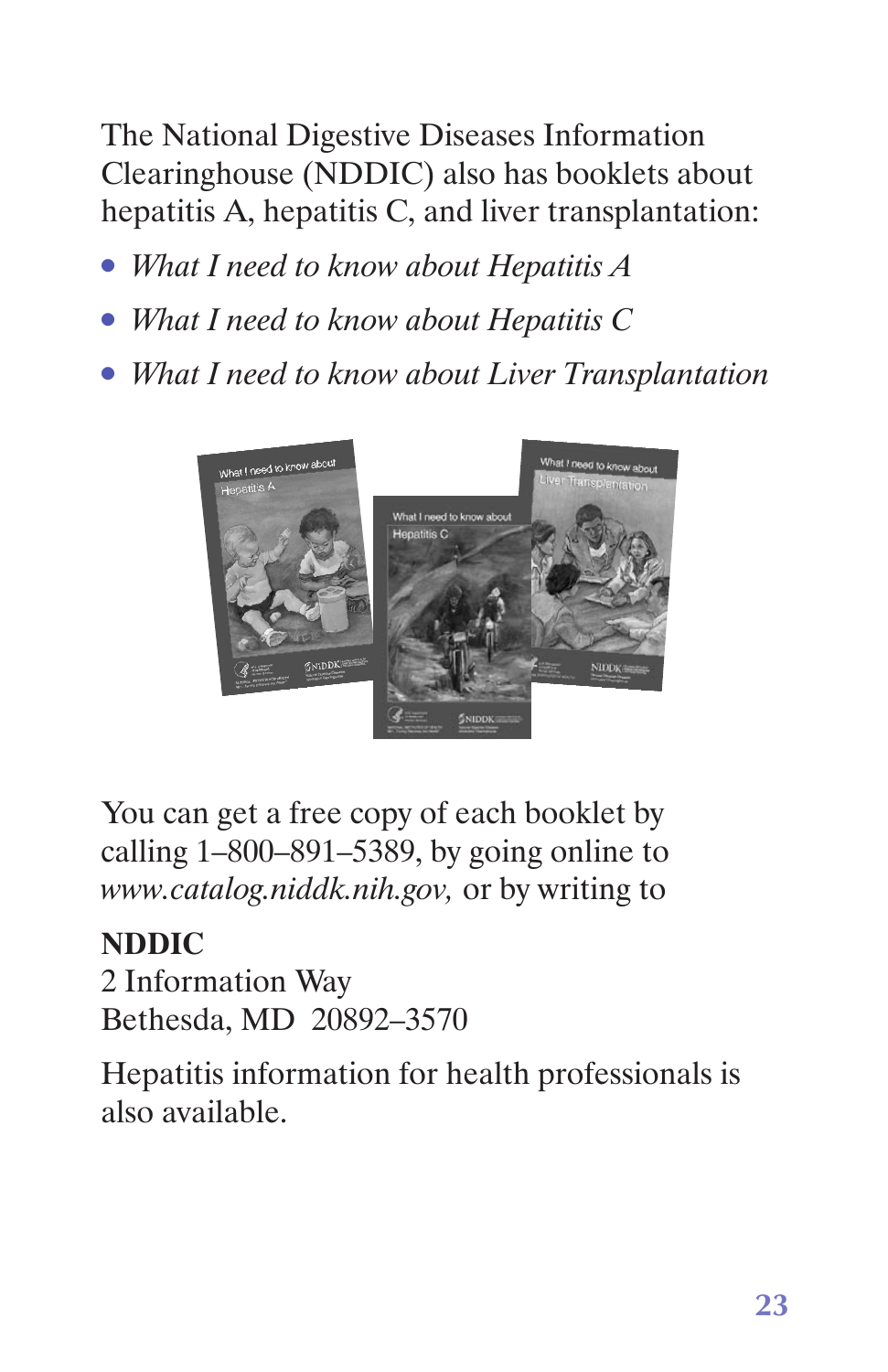# **Acknowledgments**

 Publications produced by the Clearinghouse are carefully reviewed by both NIDDK scientists and outside experts. The NDDIC would like to thank the following individuals for providing scientific and editorial review or facilitating field-testing of the original version of this publication:

 Bruce Bacon, M.D. American Liver Foundation New York, NY

 Theo Heller, M.D. NIDDK, National Institutes of Health Bethesda, MD

 Luby Garza-Abijaoude, M.S., R.D., L.D. Texas Department of Health Austin, TX

 Thelma Thiel, R.N. Hepatitis Foundation International Cedar Grove, NJ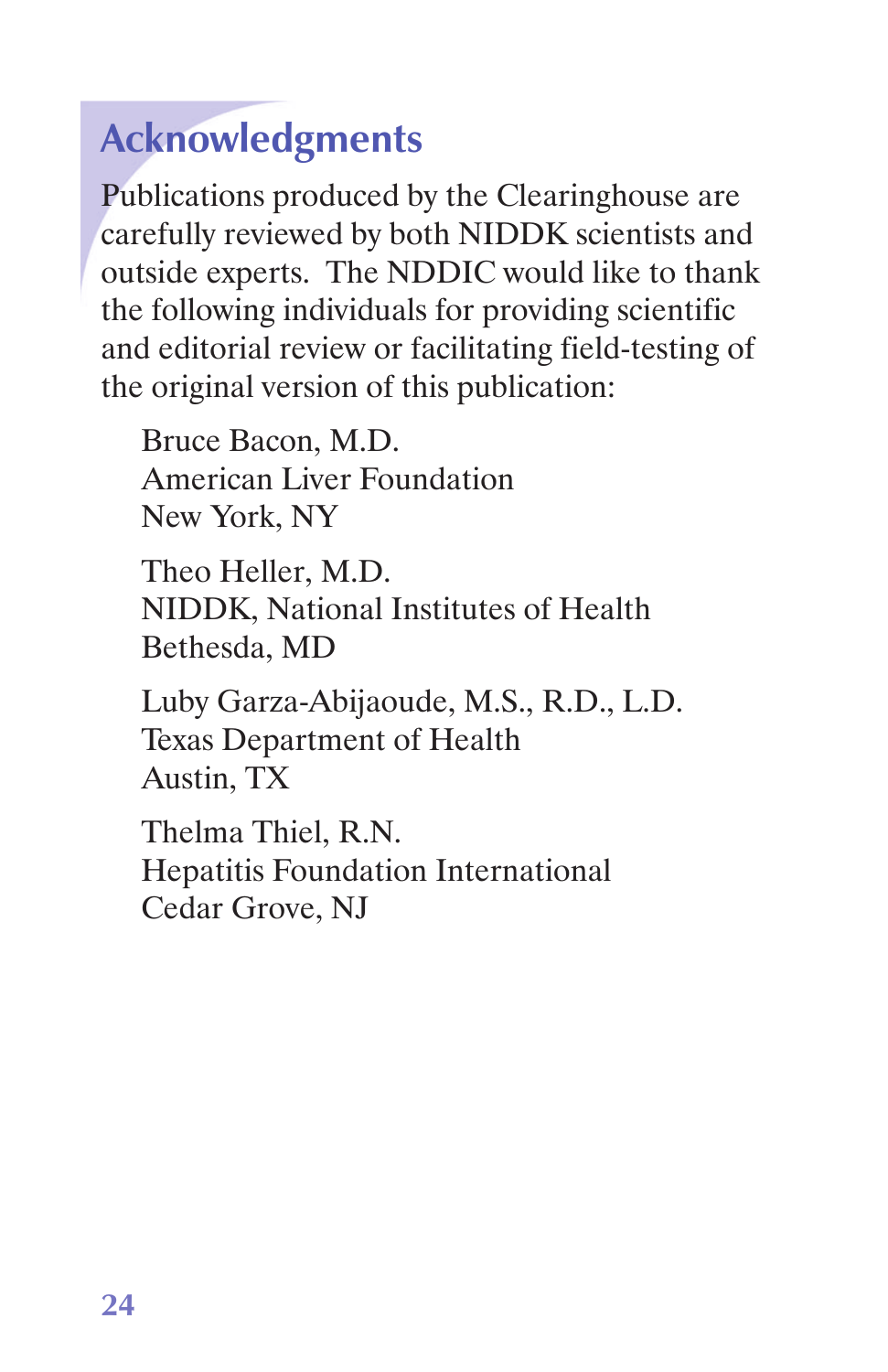## **National Digestive Diseases Information Clearinghouse**

2 Information Way Bethesda, MD 20892–3570 Phone: 1–800–891–5389 TTY: 1–866–569–1162 Fax: 703–738–4929 Email: nddic@info.niddk.nih.gov Internet: www.digestive.niddk.nih.gov

The National Digestive Diseases Information Clearinghouse (NDDIC) is a service of the National Institute of Diabetes and Digestive and Kidney Diseases (NIDDK). The NIDDK is part of the National Institutes of Health of the U.S. Department of Health and Human Services. Established in 1980, the Clearinghouse provides information about digestive diseases to people with digestive disorders and to their families, health care professionals, and the public. The NDDIC answers inquiries, develops and distributes publications, and works closely with professional and patient organizations and Government agencies to coordinate resources about digestive diseases.

 This publication is not copyrighted. The Clearinghouse encourages users of this publication to duplicate and distribute as many copies as desired.

This publication is available at *www.digestive.niddk.nih.gov.* 

This publication may contain information about medications. When prepared, this publication included the most current information available. For updates or for questions about any medications, contact the U.S. Food and Drug Administration toll-free at 1–888–INFO–FDA (1–888–463–6332) or visit *www.fda.gov.* Consult your health care provider for more information.